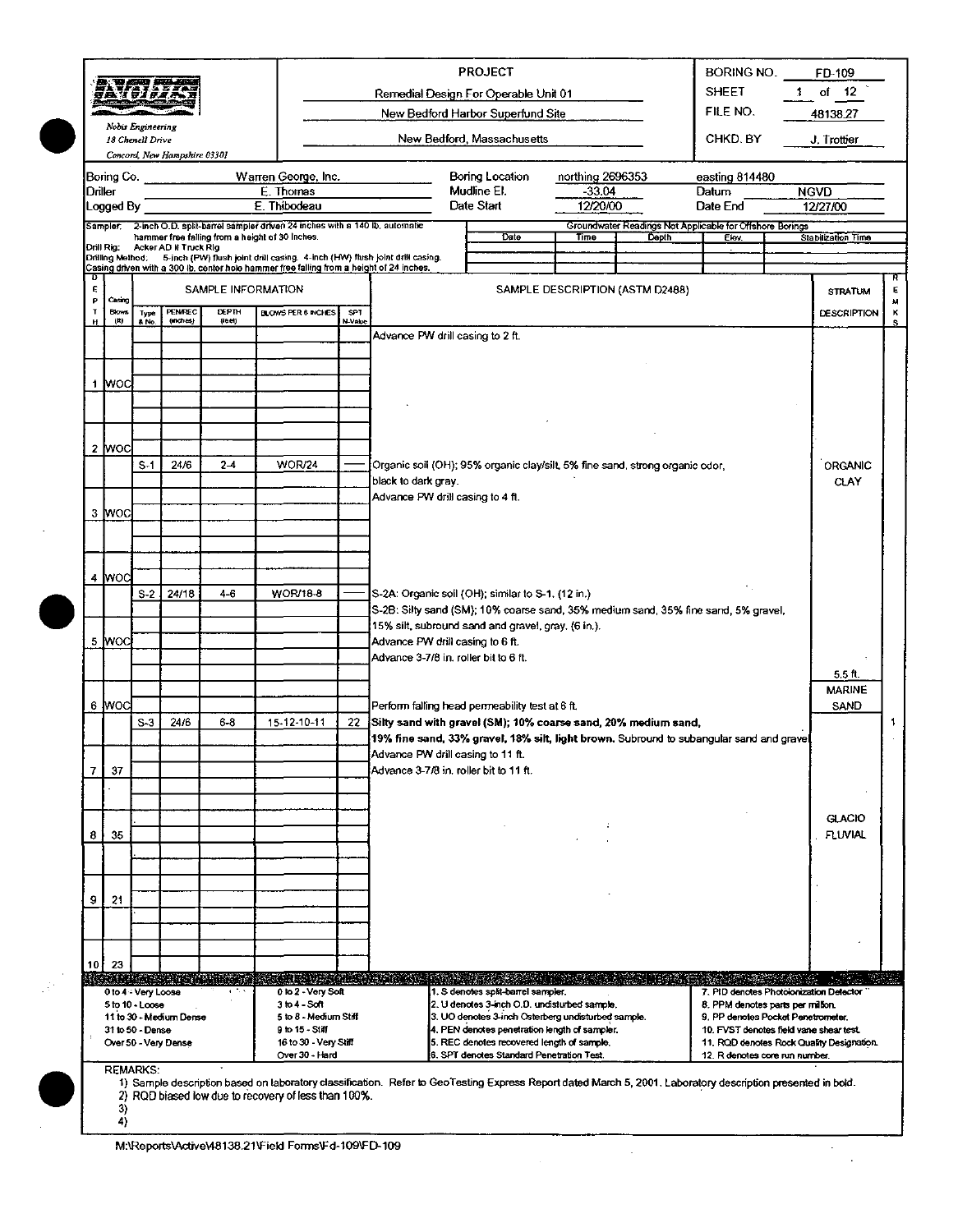|             |                                                                   | Nobis Engineering<br>18 Chenell Drive |                              |                        |                                                                                                                                                                         |               |                             | <b>PROJECT</b><br>Remedial Design For Operable Unit 01<br>New Bedford Harbor Superfund Site<br>New Bedford, Massachusetts                                                                                                                                                                                                                                     | <b>BORING NO.</b><br><b>SHEET</b><br>FILE NO.<br>CHKD BY | FD-109<br>of $12$<br>2<br>48138.27<br>J. Trottier |                                                                      |                                                                                      |               |
|-------------|-------------------------------------------------------------------|---------------------------------------|------------------------------|------------------------|-------------------------------------------------------------------------------------------------------------------------------------------------------------------------|---------------|-----------------------------|---------------------------------------------------------------------------------------------------------------------------------------------------------------------------------------------------------------------------------------------------------------------------------------------------------------------------------------------------------------|----------------------------------------------------------|---------------------------------------------------|----------------------------------------------------------------------|--------------------------------------------------------------------------------------|---------------|
| Driller     | Bonng Co.<br>Logged By                                            |                                       | Concord, New Hampshire 03301 |                        | Warren George, Inc.<br>E. Thomas<br>E. Thibodeau                                                                                                                        |               |                             | Bonng Location<br>Mudline El.<br>Date Start                                                                                                                                                                                                                                                                                                                   | northing 2696353<br>$-33.04$<br>12/20/00                 |                                                   | easting 814480<br>Datum<br>Date End                                  | <b>NGVD</b><br>12/27/00                                                              |               |
| Drill Rig:  | Sampler                                                           |                                       | Acker AD II Truck Rig        |                        | 2-inch O.D. split-barrel sampler driven 24 inches with a 140 lb, automatic<br>hammer free falling from a height of 30 inches.                                           |               |                             | Date                                                                                                                                                                                                                                                                                                                                                          | Time                                                     | Depth                                             | Groundwater Readings Not Applicable for Offshore Borings<br>Elev.    | <b>Stabilization Time</b>                                                            |               |
| o<br>Е      | Drilling Method:                                                  |                                       |                              | SAMPLE INFORMATION     | 5-inch (PW) flush joint drill casing. 4-inch (HW) flush joint drill casing.<br>Casing driven with a 300 lb. center hole hammer free falling from a height of 24 inches. |               |                             |                                                                                                                                                                                                                                                                                                                                                               | SAMPLE DESCRIPTION (ASTM D2488)                          |                                                   |                                                                      | <b>STRATUM</b>                                                                       | Е             |
| P<br>т<br>н | Casing<br><b>Blows</b><br>(n)                                     | 1,pe                                  | PENREC<br>$($ anches)        | <b>DEPTH</b><br>(3ee0) | <b>BLOWS PER 6 INCHES</b>                                                                                                                                               | SPT<br>N Vaue |                             |                                                                                                                                                                                                                                                                                                                                                               |                                                          |                                                   |                                                                      | DESCRIPTION                                                                          | 3,1<br>x<br>s |
|             |                                                                   |                                       |                              |                        |                                                                                                                                                                         |               |                             |                                                                                                                                                                                                                                                                                                                                                               |                                                          |                                                   |                                                                      |                                                                                      |               |
| 11          | 20                                                                | $S-4$                                 | 24/10                        | $11-13$                | $8 - 6 - 14$                                                                                                                                                            | 14            |                             | Well-graded gravel with silt and sand (GW-GM), 50% gravel,<br>13% coarse sand, 18% medium sand, 12% fine sand, 7% silt, brown.                                                                                                                                                                                                                                |                                                          |                                                   |                                                                      |                                                                                      |               |
| 12          | 22                                                                |                                       |                              |                        |                                                                                                                                                                         |               | Subangular sand and gravel. | Advance PW drill casing to 16 ft.<br>Advance 3-7/8 in. roller bit to 16 ft.                                                                                                                                                                                                                                                                                   |                                                          |                                                   |                                                                      | <b>GLACIO</b>                                                                        |               |
| 13)         | 35                                                                |                                       |                              |                        |                                                                                                                                                                         |               |                             |                                                                                                                                                                                                                                                                                                                                                               |                                                          |                                                   |                                                                      | <b>FLUVIAL</b>                                                                       |               |
| 14          | 29                                                                |                                       |                              |                        |                                                                                                                                                                         |               |                             |                                                                                                                                                                                                                                                                                                                                                               |                                                          |                                                   |                                                                      |                                                                                      |               |
|             | $15$   27                                                         |                                       |                              |                        |                                                                                                                                                                         |               |                             | Approximately 12 in. of material in bottom of casing. Mix bentonite drilling mud to<br>remove material, specific gravity = 1.08. Flush casing with water to remove drilling mud.                                                                                                                                                                              |                                                          |                                                   |                                                                      |                                                                                      |               |
| 16          | 28                                                                | S 5                                   | 11/2                         | 16-16.9                | 18 75/5                                                                                                                                                                 |               |                             | Perform falling head permeability test at 16 ft.<br>Poor recovery; spoon refusal on probable cobble,<br>Advance PW drill casing to 16.5 ft.                                                                                                                                                                                                                   |                                                          |                                                   |                                                                      |                                                                                      |               |
|             | 17 109/6                                                          |                                       |                              |                        |                                                                                                                                                                         |               |                             | Advance 3-7/8 in. roller bit to 17.5 ft. Probable cobble from 17 to 17.5 ft.                                                                                                                                                                                                                                                                                  |                                                          |                                                   |                                                                      | 17.0 ft.<br><b>COBBLE</b><br>17.5 ft.                                                |               |
| 18          | 40                                                                |                                       |                              |                        |                                                                                                                                                                         |               |                             | Advance PW drill casing to 21 ft.<br>Mix additional bentonite drilling mud, specific gravity = 1.09.<br>Advance 3-7/8 in. roller bit to 21 ft.                                                                                                                                                                                                                |                                                          |                                                   |                                                                      | <b>GLACIO</b>                                                                        |               |
| 19          | 57                                                                |                                       |                              |                        |                                                                                                                                                                         |               |                             |                                                                                                                                                                                                                                                                                                                                                               |                                                          |                                                   |                                                                      | <b>FLUVIAL</b>                                                                       |               |
|             | $20$ 54<br>0 to 4 - Very Loose<br>5 to 10 - Loose                 |                                       |                              |                        | <u> KONDO KAMBA BAGA BIRGI BILI MASHLI BILI MASHLI MASHLI MASHLI MASHLI MASHLI MASHLI MASHLI MASHLI MASHLI MASHLI </u><br>0 to 2 - Very Soft<br>$3 to 4 - Soft$         |               |                             | 1 S denotes split-barrel sampler.<br>2. U denotes 3-inch O.D. undisturbed sample.                                                                                                                                                                                                                                                                             |                                                          |                                                   | 8. PPM denotes parts per million.                                    | 7. PID denotes Photoionization Detector                                              |               |
|             | 31 to 50 - Dense<br>Over 50 - Very Dense<br><b>REMARKS:</b><br>3) |                                       | 11 to 30 - Medium Dense      |                        | 5 to 8 - Medium Stiff<br>9 to 15 - Stiff<br>16 to 30 - Very Stiff<br>Over 30 - Hard<br>2) RQD biased low due to recovery of less than 100%.                             |               |                             | 3. UO denotes 3-inch Osterberg undisturbed sample.<br>4. PEN denotes penetration length of sampler.<br>5. REC denotes recovered length of sample.<br>6. SPT denotes Standard Penetration Test.<br>1) Sample description based on laboratory classification. Refer to GeoTesting Express Report dated March 5, 2001. Laboratory description presented in bold. |                                                          |                                                   | 9. PP denotes Pocket Penetrometer.<br>12. R denotes core run number. | 10. FVST denotes field vane shear test.<br>11. RQD denotes Rock Quality Designation. |               |

M:\Reports\Active\48138.21\Field Forms\Fd-109\FD-109 (2)

 $\ddot{\phantom{0}}$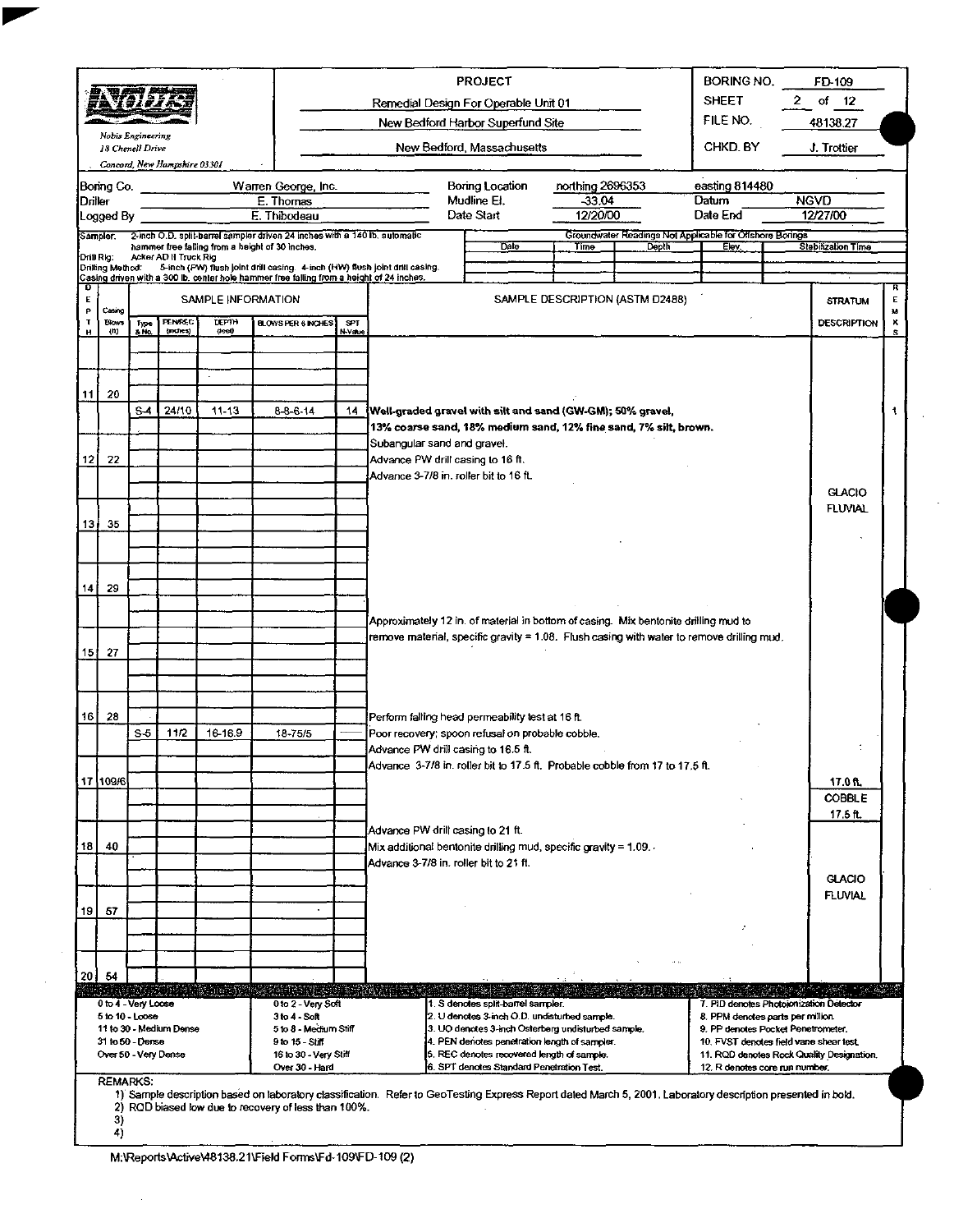|         |                        |                                       |                              |                                  |                                                                                                                                                                                          |         |                                   | <b>PROJECT</b>                                                                                                                                              |                  |                                                          | BORING NO.                                                                   | FD-109                                    |                |
|---------|------------------------|---------------------------------------|------------------------------|----------------------------------|------------------------------------------------------------------------------------------------------------------------------------------------------------------------------------------|---------|-----------------------------------|-------------------------------------------------------------------------------------------------------------------------------------------------------------|------------------|----------------------------------------------------------|------------------------------------------------------------------------------|-------------------------------------------|----------------|
|         |                        | AVODE                                 |                              |                                  |                                                                                                                                                                                          |         |                                   | Remedial Design For Operable Unit 01                                                                                                                        |                  |                                                          | <b>SHEET</b>                                                                 | 3 of 12                                   |                |
|         |                        |                                       |                              |                                  |                                                                                                                                                                                          |         |                                   | New Bedford Harbor Superfund Site                                                                                                                           |                  |                                                          | FILE NO.                                                                     | 48138.27                                  |                |
|         |                        | Nobis Engineering<br>18 Chenell Drive | Concord, New Hampshire 03301 |                                  |                                                                                                                                                                                          |         |                                   | New Bedford, Massachusetts                                                                                                                                  |                  |                                                          | CHKD, BY                                                                     | J. Trottier                               |                |
|         | Boring Co.             |                                       |                              |                                  | Warren George, Inc.                                                                                                                                                                      |         |                                   | Boring Location                                                                                                                                             | northing 2696353 |                                                          | easting 814480                                                               |                                           |                |
| Driller |                        |                                       |                              |                                  | E. Thomas                                                                                                                                                                                |         |                                   | Mudline El.<br>Date Start                                                                                                                                   | $-33.04$         |                                                          | Datum                                                                        | <b>NGVD</b>                               |                |
|         | Logged By              |                                       |                              |                                  | E. Thibodeau<br>Sampler: 2-inch O.D. split-barrel sampler driven 24 inches with a 140 lb. automatic                                                                                      |         |                                   |                                                                                                                                                             | 12/20/00         | Groundwater Readings Not Applicable for Offshore Borings | Date End                                                                     | 12/27/00                                  |                |
|         | Drill Rig:             |                                       | Acker AD II Truck Rig        |                                  | hammer free falling from a height of 30 inches.                                                                                                                                          |         |                                   | Date                                                                                                                                                        | <b>Time</b>      | Depth                                                    | Flov.                                                                        | Stabilization Time                        |                |
|         |                        |                                       |                              |                                  | Drilling Method: 5-inch (PW) flush joint drill casing. 4-inch (HW) flush joint drill casing.<br>Casing driven with a 300 lb, center hole hammer free failing from a height of 24 inches. |         |                                   |                                                                                                                                                             |                  |                                                          |                                                                              |                                           |                |
| D<br>E  |                        |                                       |                              | SAMPLE INFORMATION               |                                                                                                                                                                                          |         |                                   |                                                                                                                                                             |                  | SAMPLE DESCRIPTION (ASTM D2488)                          |                                                                              | <b>STRATUM</b>                            | Е              |
| P<br>T  | Casing<br><b>Blows</b> |                                       | PENREC                       | <b>DEPTH</b>                     | <b>BLOWS PER 6 INCHES</b>                                                                                                                                                                | SPT.    |                                   |                                                                                                                                                             |                  |                                                          |                                                                              | <b>DESCRIPTION</b>                        | Ħ              |
| н       | (n)                    | Type<br>8 No.                         | (notes)                      | (1ee1)                           |                                                                                                                                                                                          | N-Value |                                   |                                                                                                                                                             |                  |                                                          |                                                                              |                                           | $\kappa$<br>Ş. |
|         |                        |                                       |                              |                                  |                                                                                                                                                                                          |         |                                   |                                                                                                                                                             |                  |                                                          |                                                                              |                                           |                |
|         |                        |                                       |                              |                                  |                                                                                                                                                                                          |         |                                   |                                                                                                                                                             |                  |                                                          |                                                                              |                                           |                |
| 21      | -53                    |                                       |                              |                                  |                                                                                                                                                                                          |         |                                   |                                                                                                                                                             |                  |                                                          |                                                                              |                                           |                |
|         |                        | S-6                                   | 24/10                        | $21 - 23$                        | 12-14-15-17                                                                                                                                                                              | 29      |                                   | [Well-graded gravel with silt and sand (GW-GM); 62% gravel,<br>6% coarse sand, 13% medium sand, 12% fine sand, 7% silt, brown.                              |                  |                                                          |                                                                              |                                           | 1              |
|         |                        |                                       |                              |                                  |                                                                                                                                                                                          |         | Subangular sand and gravel.       |                                                                                                                                                             |                  |                                                          |                                                                              |                                           |                |
| 22 I    | 57                     |                                       |                              |                                  |                                                                                                                                                                                          |         | Advance PW drill casing to 23 ft. |                                                                                                                                                             |                  |                                                          |                                                                              |                                           |                |
|         |                        |                                       |                              |                                  |                                                                                                                                                                                          |         |                                   | Advance 3-7/8 in. roler bit to 23 ft, with bentonite drilling mud to remove material from<br>casing. Flush casing with water to remove drilling mud.        |                  |                                                          |                                                                              |                                           |                |
|         |                        |                                       |                              |                                  |                                                                                                                                                                                          |         |                                   |                                                                                                                                                             |                  |                                                          |                                                                              |                                           |                |
| 23      | 63                     |                                       |                              |                                  |                                                                                                                                                                                          |         |                                   | Perform constant head permeability test at 23 ft.                                                                                                           |                  |                                                          |                                                                              |                                           |                |
|         |                        | $S-7$                                 | 24/6                         | $23 - 25$                        | 40-59-16-14                                                                                                                                                                              | 75      |                                   | Poorly graded gravel with silt and sand (GP-GM); 12% coarse sand, 16%                                                                                       |                  |                                                          |                                                                              |                                           | 1              |
|         |                        |                                       |                              |                                  |                                                                                                                                                                                          |         |                                   | medium sand, 15% fine sand, 48% gravel, 9% silt, brown.<br>Subround to subangular sand and gravel.                                                          |                  |                                                          |                                                                              |                                           |                |
|         | 24   100               |                                       |                              |                                  |                                                                                                                                                                                          |         |                                   | Advanced sampler past probable cobble from 23 to 24 ft.                                                                                                     |                  |                                                          |                                                                              |                                           |                |
|         |                        |                                       |                              |                                  |                                                                                                                                                                                          |         |                                   | Advanced PW drill casing to 25 ft. Pushed probable cobble with casing.                                                                                      |                  |                                                          |                                                                              |                                           |                |
|         |                        |                                       |                              |                                  |                                                                                                                                                                                          |         |                                   | Mix additional bentonile drilling mud. Advance 3-7/8 in. roller bit to 26 ft. past cobble.                                                                  |                  |                                                          |                                                                              | <b>GLACIO</b><br><b>FLUVIAL</b>           |                |
| 25 L    | 95                     |                                       |                              |                                  |                                                                                                                                                                                          |         |                                   |                                                                                                                                                             |                  |                                                          |                                                                              |                                           |                |
|         |                        |                                       |                              |                                  |                                                                                                                                                                                          |         |                                   |                                                                                                                                                             |                  |                                                          |                                                                              |                                           |                |
|         |                        |                                       |                              |                                  |                                                                                                                                                                                          |         |                                   |                                                                                                                                                             |                  |                                                          |                                                                              |                                           |                |
| 26 j    | 64                     |                                       |                              |                                  |                                                                                                                                                                                          |         |                                   | Unable to keep hole open, Advance PW drill casing to 27 ft. Mix additional bentonite.                                                                       |                  |                                                          |                                                                              |                                           |                |
|         |                        |                                       |                              |                                  |                                                                                                                                                                                          |         |                                   | drilling mud, specific gravity = 1.09.                                                                                                                      |                  |                                                          |                                                                              |                                           |                |
|         |                        |                                       |                              |                                  |                                                                                                                                                                                          |         |                                   | Advance 3-7/8 in. roller bit to 27 ft.                                                                                                                      |                  |                                                          |                                                                              |                                           |                |
|         | 27 113                 |                                       |                              |                                  |                                                                                                                                                                                          |         |                                   |                                                                                                                                                             |                  |                                                          |                                                                              |                                           |                |
|         |                        | $S-8$                                 | 24/10                        | 27-29                            | 14-14-14-12                                                                                                                                                                              | 28      |                                   | Poorly graded sand with silt and gravel (SP-SM); medium dense, 10% coarse sand, 40%                                                                         |                  |                                                          |                                                                              |                                           |                |
|         |                        |                                       |                              |                                  |                                                                                                                                                                                          |         | gravel, brown.                    | medium sand, 20% fine sand, 20% gravel, 10% silt, subrounded to subangular sand and                                                                         |                  |                                                          |                                                                              |                                           |                |
| 28      | 60                     |                                       |                              |                                  |                                                                                                                                                                                          |         |                                   | Advance PW drill casing to 31.5 ft; casing refusal. Top of bedrock 31.5 ft.                                                                                 |                  |                                                          |                                                                              |                                           |                |
|         |                        |                                       |                              |                                  |                                                                                                                                                                                          |         |                                   | Advance 3-7/8 in, roller bit to 32 ft.                                                                                                                      |                  |                                                          |                                                                              |                                           |                |
|         |                        |                                       |                              |                                  |                                                                                                                                                                                          |         |                                   |                                                                                                                                                             |                  |                                                          |                                                                              |                                           |                |
| 29      | 52                     |                                       |                              |                                  |                                                                                                                                                                                          |         |                                   |                                                                                                                                                             |                  |                                                          |                                                                              |                                           |                |
|         |                        |                                       |                              |                                  |                                                                                                                                                                                          |         |                                   |                                                                                                                                                             |                  |                                                          |                                                                              |                                           |                |
|         |                        |                                       |                              |                                  |                                                                                                                                                                                          |         |                                   |                                                                                                                                                             |                  |                                                          |                                                                              |                                           |                |
|         | 30 I 58                |                                       |                              |                                  |                                                                                                                                                                                          |         |                                   |                                                                                                                                                             |                  |                                                          |                                                                              |                                           |                |
|         |                        | 0 to 4 Very Loose                     |                              | <b>KURANTZAR SEDESHIKISHIKAN</b> | 0 to 2 - Very Soft                                                                                                                                                                       |         |                                   | 1. S denotes split-barrel sampler.                                                                                                                          |                  |                                                          | 7. PID denotes Photoionization Detector                                      |                                           |                |
|         |                        | 5 to 10 - Loose                       |                              |                                  | 3 to 4 Seft                                                                                                                                                                              |         |                                   | 2. U denotes 3-inch O.D. undisturbed sample.                                                                                                                |                  |                                                          | 8. PPM denotes parts per million.                                            |                                           |                |
|         |                        | 31 to 50 - Dense                      | 11 to 30 - Medium Dense      |                                  | 5 to 8 - Medium Stiff<br>9 to 15 - Stiff                                                                                                                                                 |         |                                   | 3. UO denotes 3-inch Osterberg undisturbed sample.<br>4. PEN denotes penetration length of sampler.                                                         |                  |                                                          | 9. PP denotes Pocket Penetromater.<br>10. FVST denotes field vane shear test |                                           |                |
|         |                        |                                       | Over 50 - Very Dense         |                                  | 16 to 30 - Very Stiff<br>Over 30 - Hard                                                                                                                                                  |         |                                   | 5. REC denotes recovered length of sample.<br>6. SPT denotes Standard Penetration Test.                                                                     |                  |                                                          | 12. R denotes core run number.                                               | 11. ROD denotes Rock Quality Designation. |                |
|         |                        | <b>REMARKS:</b>                       |                              |                                  |                                                                                                                                                                                          |         |                                   |                                                                                                                                                             |                  |                                                          |                                                                              |                                           |                |
|         |                        |                                       |                              |                                  | 2) RQD biased low due to recovery of less than 100%.                                                                                                                                     |         |                                   | 1) Sample description based on laboratory classification. Refer to GeoTesting Express Report dated March 5, 2001. Laboratory description presented in bold. |                  |                                                          |                                                                              |                                           |                |
|         | 3)                     |                                       |                              |                                  |                                                                                                                                                                                          |         |                                   |                                                                                                                                                             |                  |                                                          |                                                                              |                                           |                |
|         | 4)                     |                                       |                              |                                  |                                                                                                                                                                                          |         |                                   |                                                                                                                                                             |                  |                                                          |                                                                              |                                           |                |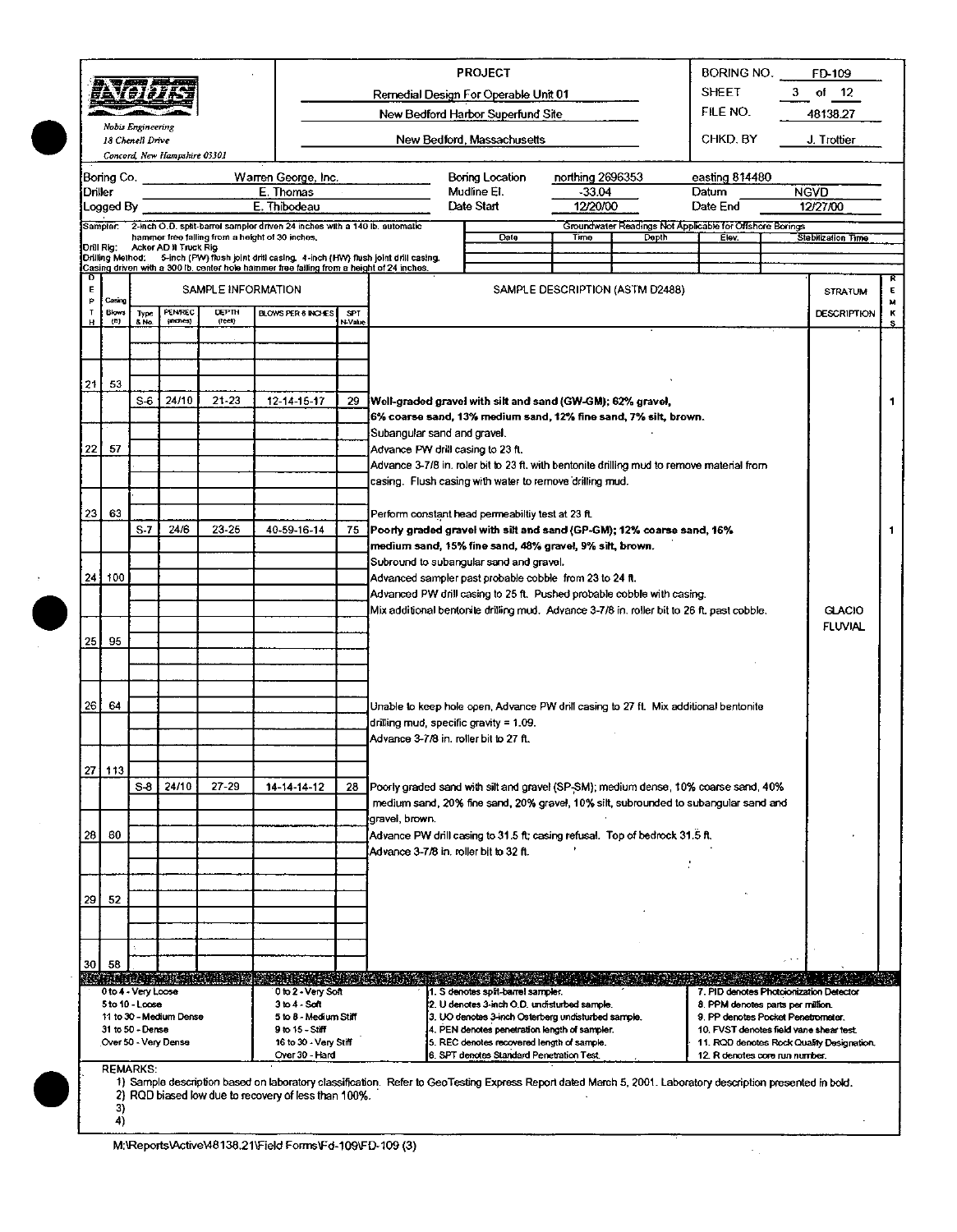|         |                            | <u>WA 4 21 F.F.R</u>                                       |                                                 |                                 |                                                                                                                              |                       |                                                                                                                                                                                                                                                                                                                                                                                                                                                                                                                                      | <b>PROJECT</b><br>Remedial Design For Operable Unit 01<br>New Bedford Harbor Superfund Site                                                                 |                                          |                                 | <b>BORING NO.</b><br><b>SHEET</b><br>FILE NO.                     | 4 | FD-109<br>of $12$<br>48138.27   |         |
|---------|----------------------------|------------------------------------------------------------|-------------------------------------------------|---------------------------------|------------------------------------------------------------------------------------------------------------------------------|-----------------------|--------------------------------------------------------------------------------------------------------------------------------------------------------------------------------------------------------------------------------------------------------------------------------------------------------------------------------------------------------------------------------------------------------------------------------------------------------------------------------------------------------------------------------------|-------------------------------------------------------------------------------------------------------------------------------------------------------------|------------------------------------------|---------------------------------|-------------------------------------------------------------------|---|---------------------------------|---------|
|         |                            | Nobis Engineering<br>18 Chenell Drive                      | Concord, New Hampshire 03301                    |                                 |                                                                                                                              |                       |                                                                                                                                                                                                                                                                                                                                                                                                                                                                                                                                      | New Bedford, Massachusetts                                                                                                                                  |                                          |                                 | CHKD BY<br>J. Trottier                                            |   |                                 |         |
| Driller | Boring Co.<br>Logged By    |                                                            |                                                 |                                 | Warren George, Inc.<br>E. Thomas<br>E. Thibodeau                                                                             |                       |                                                                                                                                                                                                                                                                                                                                                                                                                                                                                                                                      | Boring Location<br>Mudline El.<br>Date Start                                                                                                                | northing 2696353<br>$-33.04$<br>12/20/00 |                                 | easting 814480<br>Datum<br>Date End                               |   | <b>NGVD</b><br>12/27/00         |         |
|         | Sampler<br>Drill Rig       |                                                            | Acker AD II Truck Rig                           |                                 | 2-mch O.D. split-barrel sampler driven 24 inches with a 140 lb. automatic<br>hammer free falling from a height of 30 inches. |                       |                                                                                                                                                                                                                                                                                                                                                                                                                                                                                                                                      | Date <sup>-</sup>                                                                                                                                           | Time                                     | Depth                           | Groundwater Readings Not Applicable for Offshore Bonings<br>Elev. |   | Stabilization Time              |         |
| ъ       |                            |                                                            |                                                 |                                 | Casing driven with a 300 lb. center hole hammer free falling from a height of 24 inches.                                     |                       | Drilling Method: 5-inch (PW) flush joint drill casing. 4-inch (HW) flush joint drill casing.                                                                                                                                                                                                                                                                                                                                                                                                                                         |                                                                                                                                                             |                                          |                                 |                                                                   |   |                                 | R       |
| E<br>Þ  | Casing                     |                                                            |                                                 | SAMPLE INFORMATION              |                                                                                                                              |                       |                                                                                                                                                                                                                                                                                                                                                                                                                                                                                                                                      |                                                                                                                                                             |                                          | SAMPLE DESCRIPTION (ASTM D2488) |                                                                   |   | <b>STRATUM</b>                  | E<br>M  |
| Ŧ<br>Ħ  | <b>Blows</b><br><b>{R}</b> | Type<br>a No.                                              | PENREC<br>(indices)                             | <b>DEPTH</b><br>(seet)          | <b>BLOWS PER 6 INCHES</b>                                                                                                    | <b>SPT</b><br>N-Value |                                                                                                                                                                                                                                                                                                                                                                                                                                                                                                                                      |                                                                                                                                                             |                                          |                                 |                                                                   |   | <b>DESCRIPTION</b>              | к<br>s. |
| 31      | 90                         |                                                            |                                                 |                                 |                                                                                                                              |                       |                                                                                                                                                                                                                                                                                                                                                                                                                                                                                                                                      | Advance 4-7/8 in. roller bit to 32.5 ft. Cuttings indicate possible weathered bedrock.<br>Telescope NW drill casing to 33 ft. (spin).                       |                                          |                                 |                                                                   |   | <b>GLACIO</b><br><b>FLUVIAL</b> |         |
|         | 123                        |                                                            |                                                 |                                 |                                                                                                                              |                       |                                                                                                                                                                                                                                                                                                                                                                                                                                                                                                                                      |                                                                                                                                                             |                                          |                                 |                                                                   |   | $31.5$ fl.                      |         |
| 32      |                            |                                                            |                                                 |                                 |                                                                                                                              |                       |                                                                                                                                                                                                                                                                                                                                                                                                                                                                                                                                      |                                                                                                                                                             |                                          |                                 |                                                                   |   | <b>BEDROCK</b>                  |         |
| 33      |                            |                                                            |                                                 |                                 |                                                                                                                              |                       | Begin HQ rock core at 32.5 ft.<br>(boring log continued on next page)                                                                                                                                                                                                                                                                                                                                                                                                                                                                |                                                                                                                                                             |                                          |                                 |                                                                   |   |                                 |         |
|         |                            |                                                            |                                                 |                                 |                                                                                                                              |                       |                                                                                                                                                                                                                                                                                                                                                                                                                                                                                                                                      |                                                                                                                                                             |                                          |                                 |                                                                   |   |                                 |         |
| 34      |                            |                                                            | $\epsilon_{\rm s}$                              |                                 |                                                                                                                              |                       |                                                                                                                                                                                                                                                                                                                                                                                                                                                                                                                                      |                                                                                                                                                             |                                          |                                 |                                                                   |   |                                 |         |
| 35      |                            |                                                            |                                                 |                                 |                                                                                                                              |                       |                                                                                                                                                                                                                                                                                                                                                                                                                                                                                                                                      |                                                                                                                                                             |                                          |                                 |                                                                   |   |                                 |         |
|         |                            |                                                            |                                                 |                                 |                                                                                                                              |                       |                                                                                                                                                                                                                                                                                                                                                                                                                                                                                                                                      |                                                                                                                                                             |                                          |                                 |                                                                   |   |                                 |         |
| 36      |                            |                                                            |                                                 |                                 |                                                                                                                              |                       |                                                                                                                                                                                                                                                                                                                                                                                                                                                                                                                                      |                                                                                                                                                             |                                          |                                 |                                                                   |   |                                 |         |
| 37      |                            |                                                            |                                                 | $\epsilon \rightarrow \epsilon$ |                                                                                                                              |                       |                                                                                                                                                                                                                                                                                                                                                                                                                                                                                                                                      |                                                                                                                                                             |                                          |                                 |                                                                   |   |                                 |         |
|         |                            |                                                            |                                                 |                                 |                                                                                                                              |                       |                                                                                                                                                                                                                                                                                                                                                                                                                                                                                                                                      |                                                                                                                                                             |                                          |                                 |                                                                   |   |                                 |         |
| 38      |                            |                                                            |                                                 |                                 |                                                                                                                              |                       |                                                                                                                                                                                                                                                                                                                                                                                                                                                                                                                                      |                                                                                                                                                             |                                          |                                 |                                                                   |   |                                 |         |
| 39      |                            |                                                            |                                                 |                                 |                                                                                                                              |                       |                                                                                                                                                                                                                                                                                                                                                                                                                                                                                                                                      |                                                                                                                                                             |                                          |                                 |                                                                   |   |                                 |         |
|         |                            |                                                            |                                                 |                                 |                                                                                                                              |                       |                                                                                                                                                                                                                                                                                                                                                                                                                                                                                                                                      |                                                                                                                                                             |                                          |                                 |                                                                   |   |                                 |         |
| 40      |                            |                                                            |                                                 |                                 | tong pagkalan                                                                                                                |                       |                                                                                                                                                                                                                                                                                                                                                                                                                                                                                                                                      |                                                                                                                                                             |                                          | (1233)                          |                                                                   |   |                                 |         |
|         |                            | 0 to 4 - Very Loose<br>5 to 10 - Loose<br>31 to 50 - Dense | 11 to 30 - Medium Dense<br>Over 50 - Very Dense |                                 | 0 to 2 - Very Soft<br>$3 to 4 - Soft$<br>5 to 8 - Medium Stiff<br>9 to 15 - Stiff<br>16 to 30 - Very Stiff<br>Over 30 - Hard |                       | 1. S denotes split-barrel sampler.<br>7. PID denotes Photoionization Detector<br>2. U denotes 3-inch O.D. undisturbed sample.<br>8. PPM denotes parts per million.<br>3. UO denotes 3-inch Osterberg undisturbed sample.<br>9. PP denotes Pocket Penetrometer.<br>4. PEN denotes penetration length of sampler.<br>10. FVST denotes field vane shear test.<br>5. REC denotes recovered length of sample.<br>11. RGD denotes Rock Quality Designation.<br>6. SPT denotes Standard Penetration Test.<br>12. R denotes core run number. |                                                                                                                                                             |                                          |                                 |                                                                   |   |                                 |         |
|         | 3)<br>4)                   | <b>REMARKS:</b>                                            |                                                 |                                 | 2) RQD biased low due to recovery of less than 100%.                                                                         |                       |                                                                                                                                                                                                                                                                                                                                                                                                                                                                                                                                      | 1) Sample description based on laboratory classification. Refer to GeoTesting Express Report dated March 5, 2001. Laboratory description presented in bold. |                                          |                                 |                                                                   |   |                                 |         |

 $\bar{z}$ 

 $\mathcal{L}$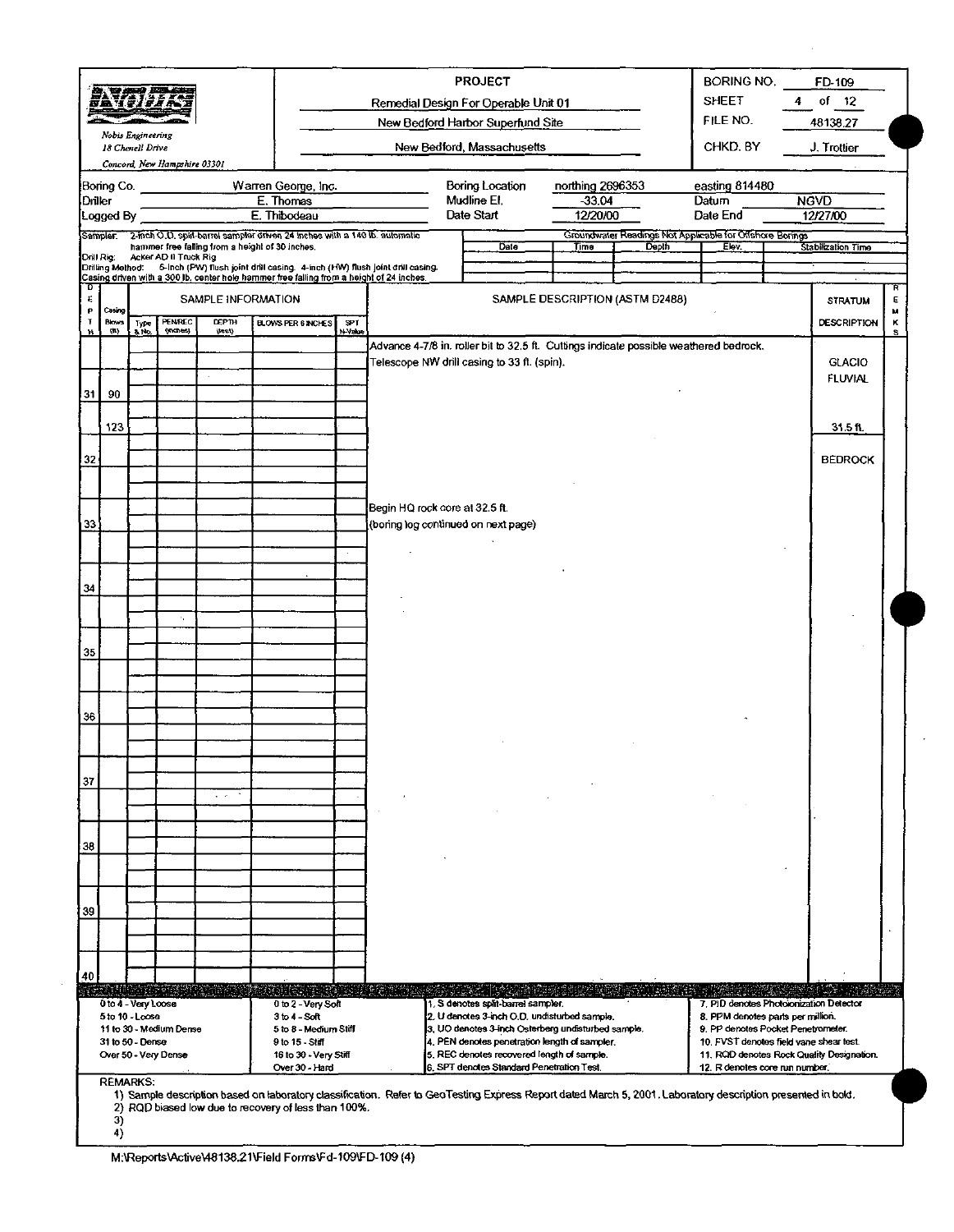| 59 1 21 2                          | Nobis Engineering                                                                                                                      |                    | <b>PROJECT</b><br>Remedial Design For Operable Unit 01<br>New Bedford Harbor Superfund Site                                                              |                              |                                                                                                                                                                                                                                                            |  |                                                                                                                                                                                                                                                                                      |                                          |       | <b>BORING NO.</b><br>FD-109<br><b>SHEET</b><br>of $12$<br>5.<br>FILE NO.<br>48138.27 |                                                                                                                                                                                                                                             |  |  |
|------------------------------------|----------------------------------------------------------------------------------------------------------------------------------------|--------------------|----------------------------------------------------------------------------------------------------------------------------------------------------------|------------------------------|------------------------------------------------------------------------------------------------------------------------------------------------------------------------------------------------------------------------------------------------------------|--|--------------------------------------------------------------------------------------------------------------------------------------------------------------------------------------------------------------------------------------------------------------------------------------|------------------------------------------|-------|--------------------------------------------------------------------------------------|---------------------------------------------------------------------------------------------------------------------------------------------------------------------------------------------------------------------------------------------|--|--|
|                                    | 18 Chenell Drive<br>Concord, New Hampshire 03301                                                                                       |                    |                                                                                                                                                          |                              | New Bedford, Massachusetts                                                                                                                                                                                                                                 |  |                                                                                                                                                                                                                                                                                      |                                          |       | CHKD. BY                                                                             | J. Trottier                                                                                                                                                                                                                                 |  |  |
| Boring Co.<br>Driller<br>Logged By |                                                                                                                                        |                    | Warren George, Inc.<br>E. Thomas<br>E. Thibodeau                                                                                                         |                              | Boring Location<br>Mudline El.<br>Date Start                                                                                                                                                                                                               |  |                                                                                                                                                                                                                                                                                      | northing 2696353<br>$-33.04$<br>12/20/00 |       | easting 814480<br>Datum<br>Date End                                                  | <b>NGVD</b><br>12/27/00                                                                                                                                                                                                                     |  |  |
|                                    | Sampler: 2-inch O.D. split-barrel sampler driven 24 inches with a 140 lb, automatic<br>hammer free falling from a height of 30 inches. |                    |                                                                                                                                                          |                              |                                                                                                                                                                                                                                                            |  | Date                                                                                                                                                                                                                                                                                 | Time                                     | Depth | Elev.                                                                                | Groundwater Readings Not Applicable for Offshore Borings<br>Stabilization Time                                                                                                                                                              |  |  |
| Drill Rig:                         | Acker AD II Truck Rig                                                                                                                  |                    |                                                                                                                                                          |                              | Drilling Method: 5-inch (PW) flush joint drill casing. 4-inch (HW) flush joint drill casing.                                                                                                                                                               |  |                                                                                                                                                                                                                                                                                      |                                          |       |                                                                                      |                                                                                                                                                                                                                                             |  |  |
|                                    |                                                                                                                                        |                    | <b>CORE INFORMATION</b>                                                                                                                                  |                              | Casing driven with a 300 lb, center hole hammer free failing from a height of 24 inches.                                                                                                                                                                   |  |                                                                                                                                                                                                                                                                                      | ROCK CORE DESCRIPTION                    |       |                                                                                      | ε                                                                                                                                                                                                                                           |  |  |
| DEPTH<br>(feet)                    | <b>VISUAL</b><br><b>REPRESENTATION</b>                                                                                                 | CORE<br><b>KUN</b> | CORE INTERVAL                                                                                                                                            | <b>CORE</b><br>TIME          |                                                                                                                                                                                                                                                            |  |                                                                                                                                                                                                                                                                                      |                                          |       |                                                                                      | M<br>K                                                                                                                                                                                                                                      |  |  |
| 33.0                               |                                                                                                                                        | R1                 | 32.5-33.5                                                                                                                                                | 6.5<br>min.                  | Begin R1 at 32.5 ft.<br>[Fresh, hard, gray medium to fine grained GNEISS. Low angle foliation (approx. 10-15 degrees).<br>$REC = 92\%; RQD = 80\%$ (good).<br>Water return color: rust.                                                                    |  |                                                                                                                                                                                                                                                                                      |                                          |       |                                                                                      |                                                                                                                                                                                                                                             |  |  |
| 33.5                               |                                                                                                                                        |                    | 33.5 34.5                                                                                                                                                | 5                            | 33.4 ft.: Mechanical break in rock core.<br>33.5 ft.: Pause advancement of core R1 to advance HW drill casing to achieve better casing seal.                                                                                                               |  |                                                                                                                                                                                                                                                                                      |                                          |       |                                                                                      |                                                                                                                                                                                                                                             |  |  |
| 34.0                               |                                                                                                                                        |                    |                                                                                                                                                          | min.                         |                                                                                                                                                                                                                                                            |  |                                                                                                                                                                                                                                                                                      |                                          |       |                                                                                      |                                                                                                                                                                                                                                             |  |  |
|                                    |                                                                                                                                        |                    |                                                                                                                                                          |                              | 34.2 ft.: Mechanical break in rock core.                                                                                                                                                                                                                   |  |                                                                                                                                                                                                                                                                                      |                                          |       |                                                                                      |                                                                                                                                                                                                                                             |  |  |
| 34.5                               |                                                                                                                                        |                    |                                                                                                                                                          |                              | 34.4 and 34.5 ft.: Primary joints: low angle, rough, planar, discolored, and open.                                                                                                                                                                         |  |                                                                                                                                                                                                                                                                                      |                                          |       |                                                                                      |                                                                                                                                                                                                                                             |  |  |
|                                    |                                                                                                                                        |                    | 34 5 35 5                                                                                                                                                | 4.5<br>min.                  | 34.5 ft: Loss of water return noted.<br>34.4 to 34.8 ft.: Discoloration of rock core noted.                                                                                                                                                                |  |                                                                                                                                                                                                                                                                                      |                                          |       |                                                                                      |                                                                                                                                                                                                                                             |  |  |
| 35.0                               |                                                                                                                                        |                    |                                                                                                                                                          |                              | 35.1 ft.; Primary joint: low angle, rough, planar, partially discolored, and tight. Possible mechanical<br>break                                                                                                                                           |  |                                                                                                                                                                                                                                                                                      |                                          |       |                                                                                      |                                                                                                                                                                                                                                             |  |  |
| 35.5                               |                                                                                                                                        |                    | 35.5-36.5                                                                                                                                                | $\blacktriangleleft$<br>min. | 35.5 ft.; Primary joint: horizontal, rough, planar, discolored, and open.<br>35.5 to -35.7 ft.: Secondary joint: moderatly dipping to high angle, smooth, planar, discolored,                                                                              |  |                                                                                                                                                                                                                                                                                      |                                          |       |                                                                                      |                                                                                                                                                                                                                                             |  |  |
| 36.0                               |                                                                                                                                        |                    |                                                                                                                                                          |                              | and open.<br>35.6 to 36.1 ft.: Distinct discoloration and slight weathering of core noted.<br>36.0 ft.: Primary joint: low angle, rough, stepped, discolored, and open. Possible mechanical<br>break.<br>36.2 and 36.3 ft.; Mechanical break in rock core. |  |                                                                                                                                                                                                                                                                                      |                                          |       |                                                                                      |                                                                                                                                                                                                                                             |  |  |
| 36.5                               |                                                                                                                                        |                    | 36.5-37.5                                                                                                                                                | 5.5                          |                                                                                                                                                                                                                                                            |  |                                                                                                                                                                                                                                                                                      |                                          |       |                                                                                      |                                                                                                                                                                                                                                             |  |  |
| 37.0                               |                                                                                                                                        |                    |                                                                                                                                                          | min.                         | 36.6 to 37.2 ft.: Quartz/feldspar vein. Dark gray to milky white/pink in color. (pegmatic)                                                                                                                                                                 |  |                                                                                                                                                                                                                                                                                      |                                          |       |                                                                                      |                                                                                                                                                                                                                                             |  |  |
|                                    |                                                                                                                                        |                    |                                                                                                                                                          |                              | 37.2 ft.: Primary joint: low angle, rough, undulating, discolored, and tight.                                                                                                                                                                              |  |                                                                                                                                                                                                                                                                                      |                                          |       |                                                                                      |                                                                                                                                                                                                                                             |  |  |
| 37.5                               |                                                                                                                                        |                    |                                                                                                                                                          |                              | End R1 at 37.5 ft.                                                                                                                                                                                                                                         |  |                                                                                                                                                                                                                                                                                      |                                          |       |                                                                                      |                                                                                                                                                                                                                                             |  |  |
|                                    | 0 to 4 Very Loose<br>5 to 10 - Loose,<br>11 to 30 - Medium Dense<br>31 to 50 - Dense<br>Over 50 - Very Dense                           |                    | <b>ATHENIA EXPLOSITION</b><br>0 to 2 - Very Soft<br>3 to 4 - Saft<br>5 to 8 - Medium Stiff<br>9 to 15 - Stiff<br>16 to 30 - Very Stiff<br>Over 30 - Hard |                              |                                                                                                                                                                                                                                                            |  | 1: S denotes split-barrel sampler.<br>2. U denotes 3-inch O.D. undisturbed sample.<br>3. UO denotes 3-inch Osterberg undisturbed sample.<br>4. PEN denotes penetration length of sampler.<br>5. REC denotes recovered length of sample.<br>6. SPT denotes Standard Penetration Test. |                                          |       |                                                                                      | 7. PID denotes Photoionization Detector<br>8. PPM denotes parts per million.<br>9. PP denotes Pocket Penetrometer.<br>10. FVST denotes field vane shear test.<br>11 RQD denotes Rock Quality Designation.<br>12. R denotes core run number. |  |  |
| 3)<br>4)                           | <b>REMARKS:</b><br>2) RQD biased low due to recovery of less than 100%.                                                                |                    |                                                                                                                                                          |                              |                                                                                                                                                                                                                                                            |  |                                                                                                                                                                                                                                                                                      |                                          |       |                                                                                      | 1) Sample description based on laboratory classification. Refer to GeoTesting Express Report dated March 5, 2001. Laboratory description presented in bold.                                                                                 |  |  |

 $\bar{z}$ 

M:\Reports\Active\48138.21\Field Forms\Fd-109\FD-109 (5)

 $\ddot{\phantom{a}}$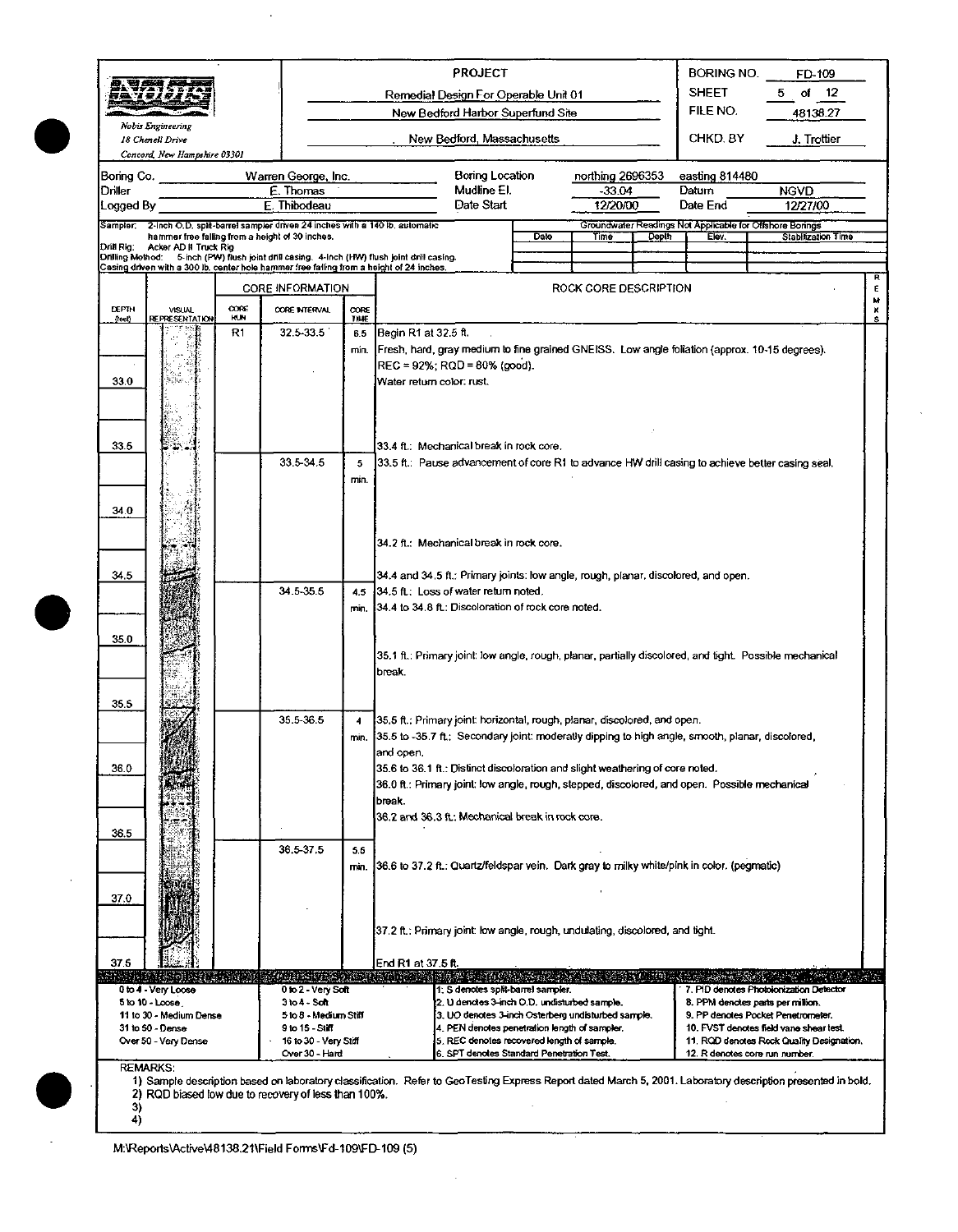| 42.5.<br>935 V 19            | 0 to 4 - Very Loose<br>5 to 10 - Loose<br>11 to 30 - Medium Dense<br>31 to 50 - Dense |                                 | Working faitheath a cond<br>0 to 2 - Very Soft<br>$3$ to $4 -$ Soft<br>5 to 8 - Medium Stiff<br>9 to 15 - Stift                             |                               | End R2 at 42.5 ft.<br>1. S denotes split-barrel sampler.<br>2. U denotes 3-inch O.D. undisturbed sample.<br>3. UO denotes 3-inch Osterberg undisturbed sample.<br>4. PEN denotes penetration length of sampler. |      |                                          |              |                                     | 7. PID denotes Photoionization Detector<br>8. PPM denotes parts per million.<br>9. PP denotes Pocket Penetrometer.<br>10. FVST denotes field vane shear test. |              |
|------------------------------|---------------------------------------------------------------------------------------|---------------------------------|---------------------------------------------------------------------------------------------------------------------------------------------|-------------------------------|-----------------------------------------------------------------------------------------------------------------------------------------------------------------------------------------------------------------|------|------------------------------------------|--------------|-------------------------------------|---------------------------------------------------------------------------------------------------------------------------------------------------------------|--------------|
| 42.0                         |                                                                                       |                                 | 41.5-42.5                                                                                                                                   | 25<br>min.                    |                                                                                                                                                                                                                 |      |                                          |              |                                     |                                                                                                                                                               |              |
| 41.0<br>41,5                 |                                                                                       |                                 |                                                                                                                                             |                               |                                                                                                                                                                                                                 |      |                                          |              |                                     |                                                                                                                                                               |              |
| 40.5                         |                                                                                       |                                 | 40.5-41.5                                                                                                                                   | 4<br>min.                     |                                                                                                                                                                                                                 |      |                                          |              |                                     |                                                                                                                                                               |              |
| 40.0                         |                                                                                       |                                 |                                                                                                                                             |                               |                                                                                                                                                                                                                 |      |                                          |              |                                     |                                                                                                                                                               |              |
| 39.5                         |                                                                                       |                                 | 39.5-40.5                                                                                                                                   | 3.5<br>min.                   |                                                                                                                                                                                                                 |      |                                          |              |                                     |                                                                                                                                                               |              |
| 39.0                         |                                                                                       |                                 |                                                                                                                                             |                               |                                                                                                                                                                                                                 |      |                                          |              |                                     |                                                                                                                                                               |              |
| 38.5                         |                                                                                       |                                 | 38.5-39.5                                                                                                                                   | 4<br>min.                     |                                                                                                                                                                                                                 |      |                                          |              |                                     |                                                                                                                                                               |              |
| 38.0                         |                                                                                       |                                 |                                                                                                                                             |                               | No natural joints/fractures or mechanical breaks noted. REC = 93%; RQD = 93% (excellent).<br>No water return noted during R2.                                                                                   |      |                                          |              |                                     |                                                                                                                                                               | 2            |
| DEPTH<br>(1001)              | <b>VISUAL</b><br><b>REPRESENTATION</b>                                                | <b>CORE</b><br><b>HUN</b><br>R2 | COPE INTERVAL<br>37.5-38.5                                                                                                                  | $\cos$<br>TIME<br>4.5<br>min. | Begin R2 at 37.5 ft.<br>Fresh, hard, gray, medium to fine grained GNEISS. Low angle foliation (approx. 10-20 degrees).                                                                                          |      |                                          |              |                                     |                                                                                                                                                               | ĸ<br>s       |
|                              |                                                                                       |                                 | <b>CORE INFORMATION</b>                                                                                                                     |                               |                                                                                                                                                                                                                 |      | ROCK CORE DESCRIPTION                    |              |                                     |                                                                                                                                                               | R<br>E.<br>w |
| Drill Rig:                   | Acker AD II Truck Rig                                                                 |                                 | hammer free falling from a height of 30 inches.<br>Casing driven with a 300 lb, center hole hammer free falling from a height of 24 inches. |                               | Drilling Method: 5-inch (PW) flush joint drill casing. 4-inch (HW) flush joint drill casing.                                                                                                                    | Date | Time                                     | Depth        | Ew.                                 | Stabilization Time                                                                                                                                            |              |
| Logged By<br>Sampler.        |                                                                                       |                                 | 2-inch O.O. split-barrel sampler driven 24 inches with a 140 lb. automatic                                                                  |                               |                                                                                                                                                                                                                 |      |                                          |              |                                     | Groundwater Readings Not Applicable for Offshore Borings                                                                                                      |              |
| Boring Co.<br><b>Driller</b> |                                                                                       |                                 | Warren George, Inc.<br>E. Thomas<br>E. Thibodeau                                                                                            |                               | Boring Location<br>Mudline El.<br>Date Start                                                                                                                                                                    |      | northing 2696353<br>$-33.04$<br>12/20/00 |              | easting 814480<br>Datum<br>Date End | <b>NGVD</b><br>12/27/00                                                                                                                                       |              |
|                              | 18 Chenell Drive<br>Concord, New Hampshire 03301                                      |                                 |                                                                                                                                             |                               | New Bedford, Massachusetts                                                                                                                                                                                      |      |                                          |              | CHKD. BY                            | J. Trottier                                                                                                                                                   |              |
|                              | Nobis Engineering                                                                     |                                 |                                                                                                                                             |                               | New Bedford Harbor Superfund Site                                                                                                                                                                               |      |                                          |              | FILE NO.                            | 48138.27                                                                                                                                                      |              |
|                              | 计自动子工                                                                                 |                                 |                                                                                                                                             |                               | Remedial Design For Operable Unit 01                                                                                                                                                                            |      |                                          | <b>SHEET</b> | 6 of 12                             |                                                                                                                                                               |              |

 $\bar{z}$ 

 $\cdot$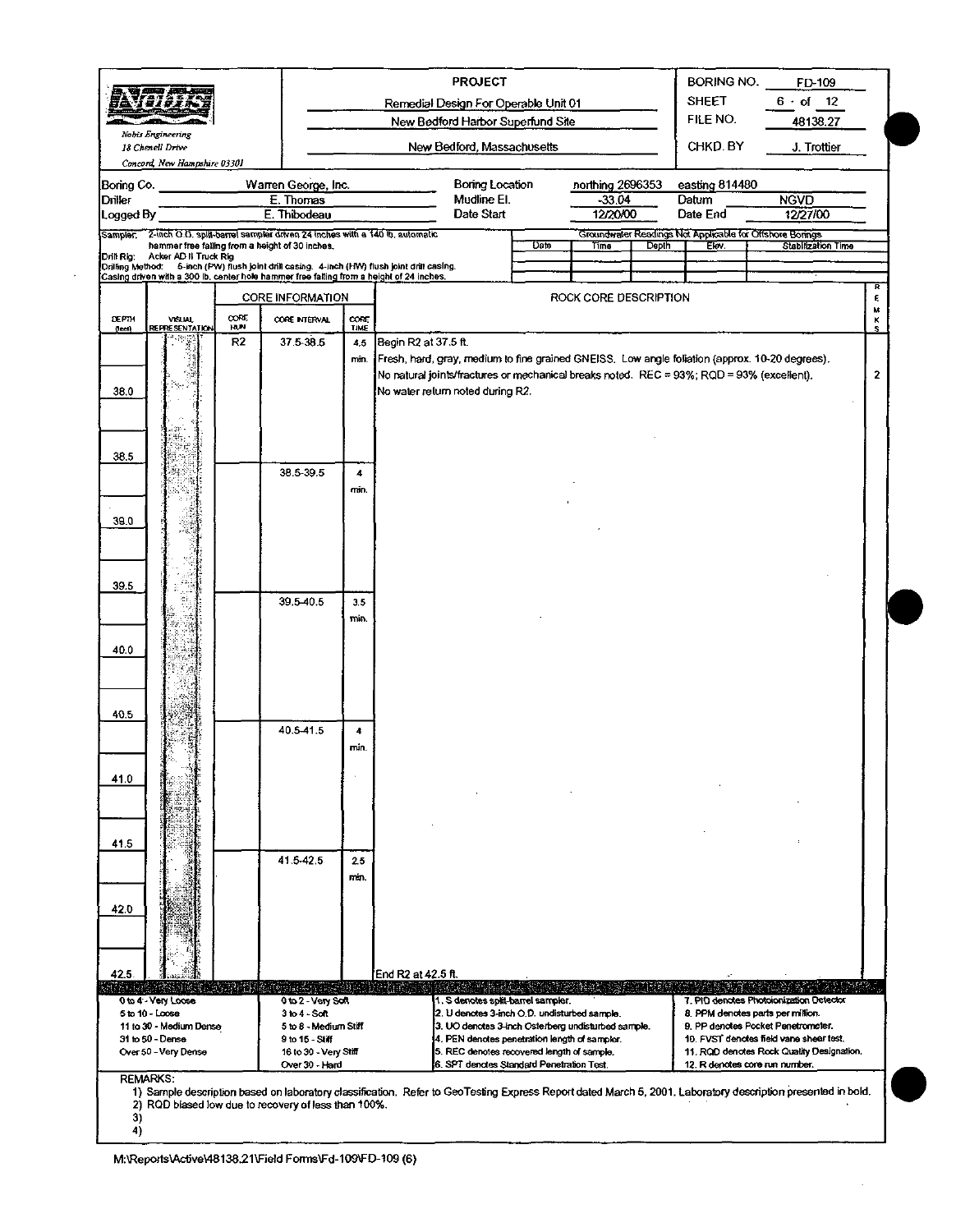|                      |                                                  |             |                                                                                                                                                                                                 |                                                                                                                                        |                                          | PROJECT                                                                                                           |      |                              |              | <b>BORING NO.</b>       | FD-109                                                                                                                                                      |                |  |  |  |
|----------------------|--------------------------------------------------|-------------|-------------------------------------------------------------------------------------------------------------------------------------------------------------------------------------------------|----------------------------------------------------------------------------------------------------------------------------------------|------------------------------------------|-------------------------------------------------------------------------------------------------------------------|------|------------------------------|--------------|-------------------------|-------------------------------------------------------------------------------------------------------------------------------------------------------------|----------------|--|--|--|
|                      |                                                  |             |                                                                                                                                                                                                 |                                                                                                                                        |                                          | Remedial Design For Operable Unit 01                                                                              |      |                              | <b>SHEET</b> | of 12<br>7              |                                                                                                                                                             |                |  |  |  |
|                      | Nobis Engineering                                |             |                                                                                                                                                                                                 |                                                                                                                                        |                                          | New Bedford Harbor Superfund Site                                                                                 |      |                              |              | FILE NO.                | 48138.27                                                                                                                                                    |                |  |  |  |
|                      | 18 Chenell Drive<br>Concord, New Hampshire 03301 |             |                                                                                                                                                                                                 |                                                                                                                                        |                                          | New Bedford, Massachusetts                                                                                        |      |                              |              | CHKD, BY                | J. Trottier                                                                                                                                                 |                |  |  |  |
| Bonng Co.<br>Driller |                                                  |             | Warren George, Inc.<br>E. Thomas                                                                                                                                                                |                                                                                                                                        |                                          | <b>Boring Location</b><br>Mudline El.                                                                             |      | northing 2696353<br>$-33.04$ |              | easting 814480<br>Datum | <b>NGVD</b>                                                                                                                                                 |                |  |  |  |
| Logged By            |                                                  |             | E. Thibodeau                                                                                                                                                                                    |                                                                                                                                        |                                          | Date Start                                                                                                        |      | 12/20/00                     |              | Date End                | 12/27/00                                                                                                                                                    |                |  |  |  |
| Sampler:             |                                                  |             |                                                                                                                                                                                                 | 2-inch O.D. split-barrel sampler driven 24 inches with a 140 ib. automatic<br>Groundwater Readings Not Applicable for Offshore Borings |                                          |                                                                                                                   |      |                              |              |                         |                                                                                                                                                             |                |  |  |  |
| Drill Rig:           | Acker AD II Truck Rig                            |             | hammer free failing from a height of 30 inches.                                                                                                                                                 |                                                                                                                                        |                                          |                                                                                                                   | Date | Time                         | <b>Depth</b> | Elov.                   | Stabilization Time                                                                                                                                          |                |  |  |  |
|                      |                                                  |             | Drilling Method:      5-inch (PW) flush joint drill casing.   4-inch (HW) flush joint drill casing.<br>Casing driven with a 300 lb, center hole hammer free falting from a height of 24 inches. |                                                                                                                                        |                                          |                                                                                                                   |      |                              |              |                         |                                                                                                                                                             |                |  |  |  |
|                      |                                                  |             | <b>CORE INFORMATION</b>                                                                                                                                                                         |                                                                                                                                        |                                          |                                                                                                                   |      | ROCK CORE DESCRIPTION        |              |                         |                                                                                                                                                             | Ε              |  |  |  |
| DEPTH<br>(feel)      | <b>VISUAL</b><br><b>REPRESENTATION</b>           | CORE<br>HUN | CORE INTERVAL                                                                                                                                                                                   | CORE<br>TIME                                                                                                                           |                                          |                                                                                                                   |      |                              |              |                         |                                                                                                                                                             | M<br>s         |  |  |  |
|                      |                                                  | R3          | 42.5-43.5                                                                                                                                                                                       | 4.5                                                                                                                                    | Begin R3 at 42.4 ft.                     |                                                                                                                   |      |                              |              |                         |                                                                                                                                                             |                |  |  |  |
|                      |                                                  |             |                                                                                                                                                                                                 | min.                                                                                                                                   |                                          | Fresh to slightly weathered, hard, gray, medium to fine grained, GNEISS. Low angle foliation                      |      |                              |              |                         |                                                                                                                                                             |                |  |  |  |
|                      |                                                  |             |                                                                                                                                                                                                 |                                                                                                                                        |                                          | (approx. 10 degrees). REC = 90%; RQD = 90% (good/excellent).                                                      |      |                              |              |                         |                                                                                                                                                             | $\overline{2}$ |  |  |  |
| 43.0                 |                                                  |             |                                                                                                                                                                                                 |                                                                                                                                        |                                          | No water return noted during R2.                                                                                  |      |                              |              |                         |                                                                                                                                                             |                |  |  |  |
|                      |                                                  |             |                                                                                                                                                                                                 |                                                                                                                                        |                                          |                                                                                                                   |      |                              |              |                         |                                                                                                                                                             |                |  |  |  |
|                      |                                                  |             |                                                                                                                                                                                                 |                                                                                                                                        |                                          |                                                                                                                   |      |                              |              |                         |                                                                                                                                                             |                |  |  |  |
| 43.5                 |                                                  |             |                                                                                                                                                                                                 |                                                                                                                                        |                                          | 43.4 ft.: Mechanical break in rock core.                                                                          |      |                              |              |                         |                                                                                                                                                             |                |  |  |  |
|                      |                                                  |             | 43.5-44.5                                                                                                                                                                                       | 4                                                                                                                                      |                                          |                                                                                                                   |      |                              |              |                         |                                                                                                                                                             |                |  |  |  |
|                      |                                                  |             |                                                                                                                                                                                                 | min.                                                                                                                                   | 43.6 ft.: Mechanical break in rock core. |                                                                                                                   |      |                              |              |                         |                                                                                                                                                             |                |  |  |  |
|                      |                                                  |             |                                                                                                                                                                                                 |                                                                                                                                        |                                          | 43.8 ft.: Mechanical break in rock core.                                                                          |      |                              |              |                         |                                                                                                                                                             |                |  |  |  |
| 44.0                 |                                                  |             |                                                                                                                                                                                                 |                                                                                                                                        |                                          |                                                                                                                   |      |                              |              |                         |                                                                                                                                                             |                |  |  |  |
|                      |                                                  |             |                                                                                                                                                                                                 |                                                                                                                                        |                                          | 44.0 ft.: Primary joint: low angle, smooth, planar, discolored, and open.                                         |      |                              |              |                         |                                                                                                                                                             |                |  |  |  |
|                      |                                                  |             |                                                                                                                                                                                                 |                                                                                                                                        |                                          |                                                                                                                   |      |                              |              |                         |                                                                                                                                                             |                |  |  |  |
| 44.5                 |                                                  |             |                                                                                                                                                                                                 |                                                                                                                                        |                                          |                                                                                                                   |      |                              |              |                         |                                                                                                                                                             |                |  |  |  |
|                      |                                                  |             | 44.5-45.5                                                                                                                                                                                       | 5                                                                                                                                      |                                          |                                                                                                                   |      |                              |              |                         |                                                                                                                                                             |                |  |  |  |
|                      |                                                  |             |                                                                                                                                                                                                 | min.                                                                                                                                   |                                          |                                                                                                                   |      |                              |              |                         |                                                                                                                                                             |                |  |  |  |
|                      |                                                  |             |                                                                                                                                                                                                 |                                                                                                                                        |                                          |                                                                                                                   |      |                              |              |                         |                                                                                                                                                             |                |  |  |  |
| 45.0                 |                                                  |             |                                                                                                                                                                                                 |                                                                                                                                        |                                          | 44.9 ft.: Mechanical break in rock core.                                                                          |      |                              |              |                         |                                                                                                                                                             |                |  |  |  |
|                      |                                                  |             |                                                                                                                                                                                                 |                                                                                                                                        |                                          |                                                                                                                   |      |                              |              |                         |                                                                                                                                                             |                |  |  |  |
|                      |                                                  |             |                                                                                                                                                                                                 |                                                                                                                                        |                                          |                                                                                                                   |      |                              |              |                         |                                                                                                                                                             |                |  |  |  |
| 45.5                 |                                                  |             |                                                                                                                                                                                                 |                                                                                                                                        |                                          |                                                                                                                   |      |                              |              |                         |                                                                                                                                                             |                |  |  |  |
|                      |                                                  |             | 45.5-46.5                                                                                                                                                                                       | 4                                                                                                                                      |                                          |                                                                                                                   |      |                              |              |                         |                                                                                                                                                             |                |  |  |  |
|                      |                                                  |             |                                                                                                                                                                                                 | min.                                                                                                                                   |                                          | [45,6 to 47.0 ft.: Slightly weathered zone; minor discoloration noted.                                            |      |                              |              |                         |                                                                                                                                                             |                |  |  |  |
|                      |                                                  |             |                                                                                                                                                                                                 |                                                                                                                                        |                                          | 45.7 ft.: Primary joint: low angle, smooth, planar, discolored, and open.                                         |      |                              |              |                         |                                                                                                                                                             |                |  |  |  |
| 46.0                 |                                                  |             |                                                                                                                                                                                                 |                                                                                                                                        |                                          |                                                                                                                   |      |                              |              |                         |                                                                                                                                                             |                |  |  |  |
|                      |                                                  |             |                                                                                                                                                                                                 |                                                                                                                                        |                                          | 46.2 ft.: Mechanical break in rock core.<br>46.3 and 46.4 ft: Mechanical breaks in rock core.                     |      |                              |              |                         |                                                                                                                                                             |                |  |  |  |
|                      |                                                  |             |                                                                                                                                                                                                 |                                                                                                                                        |                                          |                                                                                                                   |      |                              |              |                         |                                                                                                                                                             |                |  |  |  |
| 46.5                 |                                                  |             |                                                                                                                                                                                                 |                                                                                                                                        |                                          |                                                                                                                   |      |                              |              |                         |                                                                                                                                                             |                |  |  |  |
|                      |                                                  |             | 46.5-47.5                                                                                                                                                                                       | 45                                                                                                                                     |                                          |                                                                                                                   |      |                              |              |                         |                                                                                                                                                             |                |  |  |  |
|                      |                                                  |             |                                                                                                                                                                                                 | min.                                                                                                                                   |                                          |                                                                                                                   |      |                              |              |                         |                                                                                                                                                             |                |  |  |  |
|                      |                                                  |             |                                                                                                                                                                                                 |                                                                                                                                        |                                          |                                                                                                                   |      |                              |              |                         |                                                                                                                                                             |                |  |  |  |
| 47.0                 |                                                  |             |                                                                                                                                                                                                 |                                                                                                                                        |                                          |                                                                                                                   |      |                              |              |                         |                                                                                                                                                             |                |  |  |  |
|                      |                                                  |             |                                                                                                                                                                                                 |                                                                                                                                        |                                          | (47,0 ft.: Mechanical break in rock core.<br>[47.0 to 47.1 ft.: Quartz/feldspar vein. Dark gray to pink in color. |      |                              |              |                         |                                                                                                                                                             |                |  |  |  |
|                      |                                                  |             |                                                                                                                                                                                                 |                                                                                                                                        |                                          |                                                                                                                   |      |                              |              |                         |                                                                                                                                                             |                |  |  |  |
| 47.5                 |                                                  |             |                                                                                                                                                                                                 |                                                                                                                                        | End R3 at 47.5 ft.                       |                                                                                                                   |      |                              |              |                         |                                                                                                                                                             |                |  |  |  |
|                      |                                                  |             |                                                                                                                                                                                                 |                                                                                                                                        |                                          |                                                                                                                   |      |                              |              |                         |                                                                                                                                                             |                |  |  |  |
|                      | 0 to 4 - Very Loose<br>5 to 10 - Loose           |             | 0 to 2 Very Soft<br>$3$ to $4 - S$ cft                                                                                                                                                          |                                                                                                                                        |                                          | 1. S denotes split-barrel sampler.<br>2. U denotes 3-inch O.D. undisturbed sample.                                |      |                              |              |                         | 7. PID denotes Photoionization Detector<br>8. PPM denotes parts per million.                                                                                |                |  |  |  |
|                      | 11 to 30 - Medium Dense                          |             | 5 to 8 - Medium Stiff                                                                                                                                                                           |                                                                                                                                        |                                          | 3. UO denotes 3-inch Osterberg undisturbed sample.                                                                |      |                              |              |                         | 9. PP denotes Pocket Penetrometer.                                                                                                                          |                |  |  |  |
|                      | 31 to 50 - Dense<br>Over 50 - Very Dense         |             | 9 to 15 - Stiff<br>16 to 30 - Very St诵                                                                                                                                                          |                                                                                                                                        |                                          | 4. PEN denotes penetration length of sampler.<br>5. REC denotes recovered length of sample.                       |      |                              |              |                         | 10. FVST denotes field vane shear test.<br>11. ROD denotes Rock Quality Designation.                                                                        |                |  |  |  |
|                      |                                                  |             | Over 30 - Hard                                                                                                                                                                                  |                                                                                                                                        |                                          | 6. SPT denotes Standard Penetration Test.                                                                         |      |                              |              |                         | 12. R denotes core run number.                                                                                                                              |                |  |  |  |
|                      | REMARKS:                                         |             |                                                                                                                                                                                                 |                                                                                                                                        |                                          |                                                                                                                   |      |                              |              |                         |                                                                                                                                                             |                |  |  |  |
|                      |                                                  |             | 2) RQD biased low due to recovery of less than 100%.                                                                                                                                            |                                                                                                                                        |                                          |                                                                                                                   |      |                              |              |                         | 1) Sample description based on laboratory classification. Refer to GeoTesting Express Report dated March 5, 2001. Laboratory description presented in bold. |                |  |  |  |
| 3)                   |                                                  |             |                                                                                                                                                                                                 |                                                                                                                                        |                                          |                                                                                                                   |      |                              |              |                         |                                                                                                                                                             |                |  |  |  |
| 4)                   |                                                  |             |                                                                                                                                                                                                 |                                                                                                                                        |                                          |                                                                                                                   |      |                              |              |                         |                                                                                                                                                             |                |  |  |  |

M:\Reports\Active\48138.21\Field Forms\Fd-109\FD-109 (7)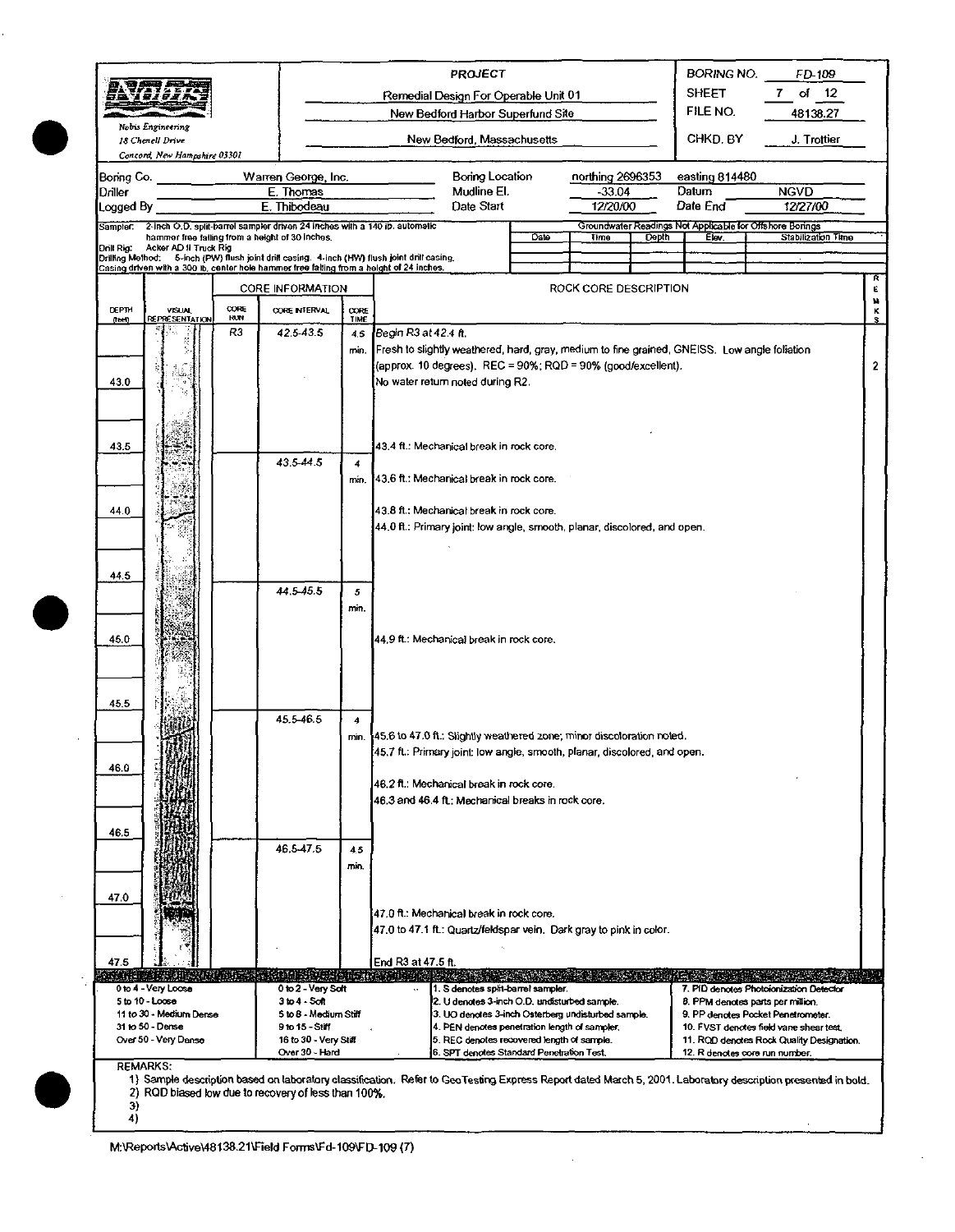|                              |                                            |            |                                                                            |             | <b>PROJECT</b>                                                                                                                                                                           |                  |                              |              | BORING NO.                    | FD-109                                                                      |        |
|------------------------------|--------------------------------------------|------------|----------------------------------------------------------------------------|-------------|------------------------------------------------------------------------------------------------------------------------------------------------------------------------------------------|------------------|------------------------------|--------------|-------------------------------|-----------------------------------------------------------------------------|--------|
|                              | 3m y 21 o 3                                |            |                                                                            |             | Remedial Design For Operable Unit 01                                                                                                                                                     |                  |                              |              | <b>SHEET</b><br>οf<br>12<br>8 |                                                                             |        |
|                              | Nobis Engineering                          |            |                                                                            |             | New Bedford Harbor Superfund Site                                                                                                                                                        |                  |                              |              | FILE NO.                      | 48138.27                                                                    |        |
|                              | 18 Chenell Drive                           |            |                                                                            |             | New Bedford, Massachusetts                                                                                                                                                               |                  |                              |              | CHKD. BY                      | J. Trottier                                                                 |        |
|                              | Concord, New Hampshire 03301               |            |                                                                            |             |                                                                                                                                                                                          |                  |                              |              |                               |                                                                             |        |
| Boring Co.<br><b>Driller</b> |                                            |            | Warren George, Inc.<br>E. Thomas                                           |             | <b>Boring Location</b><br>Mudline El.                                                                                                                                                    |                  | northing 2696353<br>$-33.04$ |              | easting 814480<br>Datum       | <b>NGVD</b>                                                                 |        |
| Logged By                    |                                            |            | E. Thibodeau                                                               |             | Date Start                                                                                                                                                                               |                  | 12/20/00                     |              | Date End                      | 12/27/00                                                                    |        |
| Sampler.                     |                                            |            | 2-inch O.D. split-barrel sampler driven 24 inches with a 140 lb. automatic |             |                                                                                                                                                                                          |                  |                              |              |                               | Groundwater Readings Not Applicable for Offshore Borings                    |        |
| Drill Ria:                   | Acker AD II Truck Rig                      |            | hammer free falling from a height of 30 inches.                            |             |                                                                                                                                                                                          | Date <sup></sup> | Timo                         | <b>Depth</b> | Clev.                         | Stabilization Time                                                          |        |
|                              |                                            |            |                                                                            |             | Drilling Method: 5-inch (PW) flush joint drill casing. 4-inch (HW) flush joint drill casing.<br>Casing driven with a 300 lb. center hole hammer free falling from a height of 24 inches. |                  |                              |              |                               |                                                                             |        |
|                              |                                            |            | <b>CORE INFORMATION</b>                                                    |             |                                                                                                                                                                                          |                  | ROCK CORE DESCRIPTION        |              |                               |                                                                             | R<br>E |
| DEPTH                        | <b>VISUAL</b>                              | CORE       | <b>OORE INTERVAL</b>                                                       | <b>CORE</b> |                                                                                                                                                                                          |                  |                              |              |                               |                                                                             | M<br>к |
| fleet)                       | <b>REPRESENTATION</b>                      | <b>HUN</b> |                                                                            | 1ME         |                                                                                                                                                                                          |                  |                              |              |                               |                                                                             |        |
|                              |                                            | R4         | 47.5 48.5                                                                  | 5.5<br>min. | Begin R4 at 47.5 ft.<br>Fresh to slightly weathered, hard, gray, medium to fine grained GNEISS.                                                                                          |                  |                              |              |                               |                                                                             |        |
|                              |                                            |            |                                                                            |             | $REC = 100\%$ ; RQD = 85% (good).                                                                                                                                                        |                  |                              |              |                               |                                                                             |        |
| 48.0                         |                                            |            |                                                                            |             | No water return noted during R4.                                                                                                                                                         |                  |                              |              |                               |                                                                             |        |
|                              |                                            |            |                                                                            |             | 47.5 to 47.6 ft.: Weathered zone; discoloration noted.                                                                                                                                   |                  |                              |              |                               |                                                                             |        |
|                              |                                            |            |                                                                            |             | 48.4 ft.: Mechanical break in rock core.                                                                                                                                                 |                  |                              |              |                               |                                                                             |        |
|                              |                                            |            |                                                                            |             |                                                                                                                                                                                          |                  |                              |              |                               |                                                                             |        |
| 48.5                         |                                            |            |                                                                            |             |                                                                                                                                                                                          |                  |                              |              |                               |                                                                             |        |
|                              |                                            |            | 48.5-49.5                                                                  | 3.5<br>min. |                                                                                                                                                                                          |                  |                              |              |                               |                                                                             |        |
|                              |                                            |            |                                                                            |             |                                                                                                                                                                                          |                  |                              |              |                               |                                                                             |        |
| 49.0                         |                                            |            |                                                                            |             | 48.9 ft.: Primary joint: low angle, rough, planar, discolored, and tight.                                                                                                                |                  |                              |              |                               |                                                                             |        |
|                              |                                            |            |                                                                            |             | 48.9 to 49.5 ft.; Weathered zone. Mechanical break at 49.1 ft. Rock has been weathered to a                                                                                              |                  |                              |              |                               |                                                                             |        |
|                              |                                            |            |                                                                            |             | residual soil along mechanical break; material is friable.                                                                                                                               |                  |                              |              |                               |                                                                             |        |
|                              |                                            |            |                                                                            |             |                                                                                                                                                                                          |                  |                              |              |                               |                                                                             |        |
| 49.5                         |                                            |            |                                                                            |             |                                                                                                                                                                                          |                  |                              |              |                               |                                                                             |        |
|                              |                                            |            | 49.5-50.0                                                                  | 5.5<br>min. | 49.6 ft.: Primary joint: low angle, to horizontal, smooth, planar, discolored, and tight. Possible<br>mechanical break.                                                                  |                  |                              |              |                               |                                                                             |        |
|                              |                                            |            |                                                                            |             |                                                                                                                                                                                          |                  |                              |              |                               |                                                                             |        |
| 50.0                         |                                            |            |                                                                            |             |                                                                                                                                                                                          |                  |                              |              |                               |                                                                             |        |
|                              |                                            |            |                                                                            |             | 50.2 ft.: Mechanical break in rock core.                                                                                                                                                 |                  |                              |              |                               |                                                                             |        |
|                              |                                            |            |                                                                            |             |                                                                                                                                                                                          |                  |                              |              |                               |                                                                             |        |
|                              |                                            |            |                                                                            |             |                                                                                                                                                                                          |                  |                              |              |                               |                                                                             |        |
| 50.5                         |                                            |            | 50.0-50.5                                                                  | 5           |                                                                                                                                                                                          |                  |                              |              |                               |                                                                             |        |
|                              |                                            |            |                                                                            | min.        |                                                                                                                                                                                          |                  |                              |              |                               |                                                                             |        |
|                              |                                            |            |                                                                            |             |                                                                                                                                                                                          |                  |                              |              |                               |                                                                             |        |
| 51.0                         |                                            |            |                                                                            |             |                                                                                                                                                                                          |                  |                              |              |                               |                                                                             |        |
|                              |                                            |            |                                                                            |             |                                                                                                                                                                                          |                  |                              |              |                               |                                                                             |        |
|                              |                                            |            |                                                                            |             | 151.3 ft.: Mechanical break in rock core.                                                                                                                                                |                  |                              |              |                               |                                                                             |        |
| 51.5                         |                                            |            |                                                                            |             |                                                                                                                                                                                          |                  |                              |              |                               |                                                                             |        |
|                              |                                            |            | 50.5-51.0                                                                  | 5           |                                                                                                                                                                                          |                  |                              |              |                               |                                                                             |        |
|                              |                                            |            |                                                                            | min.        |                                                                                                                                                                                          |                  |                              |              |                               |                                                                             |        |
|                              |                                            |            |                                                                            |             |                                                                                                                                                                                          |                  |                              |              |                               |                                                                             |        |
| 52.0                         |                                            |            |                                                                            |             |                                                                                                                                                                                          |                  |                              |              |                               |                                                                             |        |
|                              |                                            |            |                                                                            |             | 52.3 ft.: Mechanical break in rock core.                                                                                                                                                 |                  |                              |              |                               |                                                                             |        |
|                              |                                            |            |                                                                            |             | 52.4 to 52.5 ft.; Quartz/feldspar vein. Dark gray/pink in color.                                                                                                                         |                  |                              |              |                               |                                                                             |        |
| 52.5                         |                                            |            |                                                                            |             | 52.5 ft.: Primary joint: low angle, smooth, planar, discolored, and open.<br>End R4 at 52.5 ft.                                                                                          |                  |                              |              |                               |                                                                             |        |
| 伝染す                          |                                            |            |                                                                            |             | a masa da sensa                                                                                                                                                                          |                  |                              |              |                               |                                                                             |        |
|                              | 0 to 4 - Very Loose                        |            | 0 to 2 - Very Soft                                                         |             | 1. S denotes split-barrel sampler.                                                                                                                                                       |                  |                              |              |                               | 7. PID denotes Photoionization Detector                                     |        |
|                              | 5 to 10 - Loose<br>11 to 30 - Medium Dense |            | $3104 - S$ oft<br>5 to 8 - Medium Stiff                                    |             | 2. U denotes 3-inch O.D. undisturbed sample.<br>3. UO denotes 3-inch Osterberg undisturbed sample.                                                                                       |                  |                              |              |                               | 8. PPM denotes parts per million.<br>9. PP denotes Pocket Penetrometer.     |        |
|                              | 31 to 50 - Dense                           |            | 9 to 15 - Stiff                                                            |             | 4. PEN denotes penetration length of sampler.                                                                                                                                            |                  |                              |              |                               | 10. FVST denotes field vane shear test,                                     |        |
|                              | Over 50 - Very Dense                       |            | 16 to 30 - Very Stiff<br>Over 30 - Hard                                    |             | 5. REC denotes recovered length of sample.<br>6. SPT denotes Standard Penetration Test.                                                                                                  |                  |                              |              |                               | 11. ROD denotes Rock Quality Designation.<br>12. R denotes core run number. |        |
|                              | <b>REMARKS:</b>                            |            |                                                                            |             |                                                                                                                                                                                          |                  |                              |              |                               |                                                                             |        |
|                              |                                            |            |                                                                            |             | 1) Sample description based on laboratory classification. Refer to GeoTesting Express Report dated March 5, 2001. Laboratory description presented in bold.                              |                  |                              |              |                               |                                                                             |        |
| 3)                           |                                            |            | 2) RQD biased low due to recovery of less than 100%.                       |             |                                                                                                                                                                                          |                  |                              |              |                               |                                                                             |        |
| 4)                           |                                            |            |                                                                            |             |                                                                                                                                                                                          |                  |                              |              |                               |                                                                             |        |

 $\ddot{\phantom{a}}$ 

 $\hat{\boldsymbol{\theta}}$ 

 $\bar{z}$ 

 $\ddot{\phantom{a}}$ 

 $\mathcal{A}$ 

M:\Reports\Active\48138.21\Field Forms\Fd-109\FD-109 (8)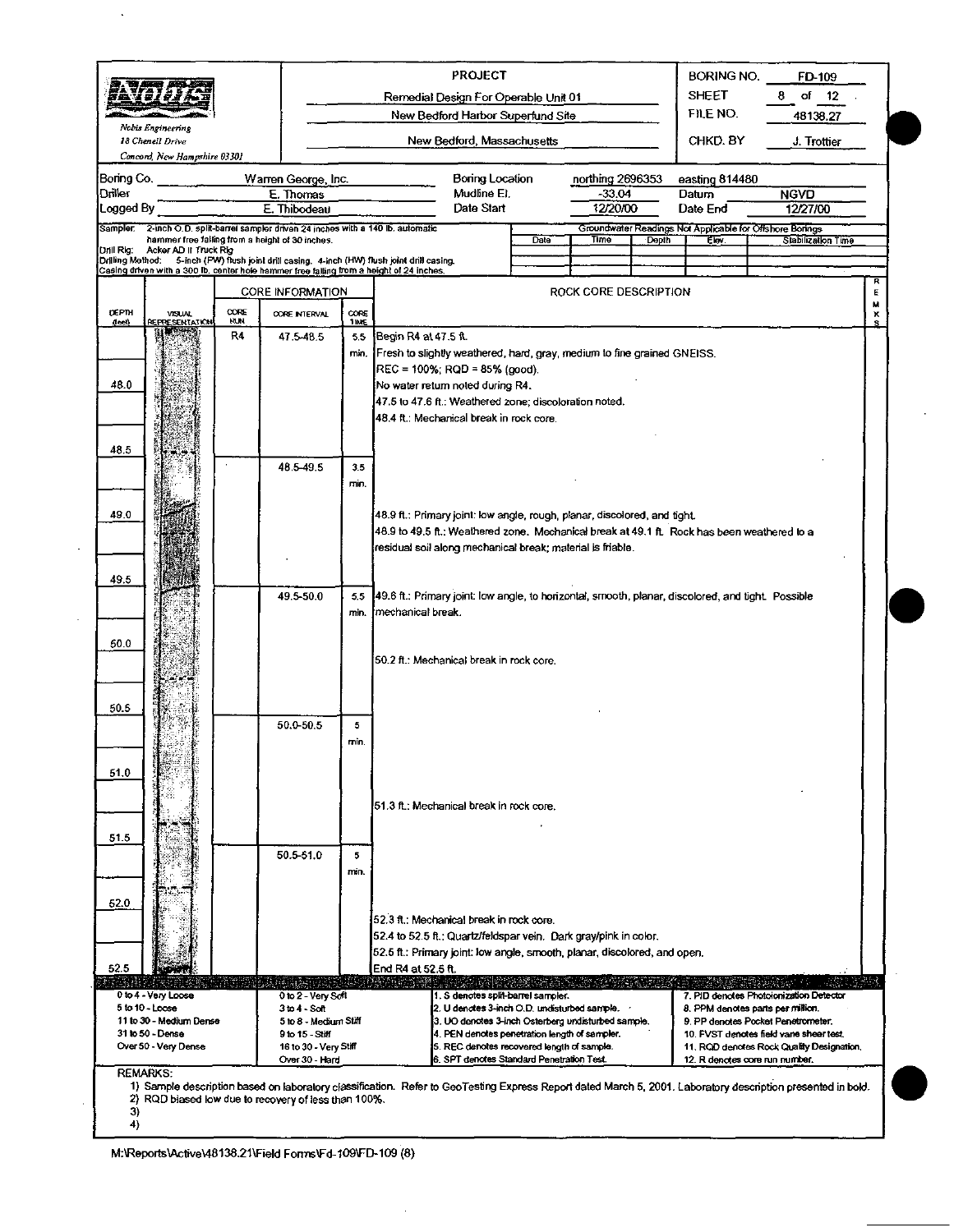|                 |                                                  |            |                                                                                                                                        |                                                                           |                                                                                             | <b>PROJECT</b>                                                                                       |              |                       |       | <b>BORING NO.</b><br><b>SHEET</b> | FD-109                                                                                                                                                      |  |  |  |
|-----------------|--------------------------------------------------|------------|----------------------------------------------------------------------------------------------------------------------------------------|---------------------------------------------------------------------------|---------------------------------------------------------------------------------------------|------------------------------------------------------------------------------------------------------|--------------|-----------------------|-------|-----------------------------------|-------------------------------------------------------------------------------------------------------------------------------------------------------------|--|--|--|
|                 |                                                  |            |                                                                                                                                        | Remedial Design For Operable Unit 01<br>New Bedford Harbor Superfund Site |                                                                                             |                                                                                                      |              |                       |       |                                   | of<br>$-12$                                                                                                                                                 |  |  |  |
|                 | Nobis Engineering                                |            |                                                                                                                                        |                                                                           |                                                                                             |                                                                                                      |              |                       |       | FILE NO.                          | 48138.27                                                                                                                                                    |  |  |  |
|                 | 18 Chenell Drive<br>Concord, New Hampshire 03301 |            |                                                                                                                                        |                                                                           |                                                                                             | New Bedford, Massachusetts                                                                           |              |                       |       | CHKD. BY                          | J. Trottier                                                                                                                                                 |  |  |  |
| Boring Co.      |                                                  |            | Warren George, Inc.                                                                                                                    |                                                                           |                                                                                             | Boring Location                                                                                      |              | northing 2696353      |       | easting 814480                    |                                                                                                                                                             |  |  |  |
| Driller         |                                                  |            | E. Thomas                                                                                                                              |                                                                           |                                                                                             | Mudline EI.                                                                                          |              | -33.04                |       | Datum                             | <b>NGVD</b>                                                                                                                                                 |  |  |  |
| Logged By       |                                                  |            | E. Thibodeau                                                                                                                           |                                                                           |                                                                                             | Date Start<br>12/20/00                                                                               |              |                       |       | Date End                          | 12/27/00                                                                                                                                                    |  |  |  |
|                 |                                                  |            | Sampler: 2-inch O.D. split-barrel sampler driven 24 inches with a 140 lb. automatic<br>hammer free falling from a height of 30 inches. |                                                                           |                                                                                             |                                                                                                      | Date         | Time                  | Depth | Elev.                             | Groundwater Readings Not Applicable for Offshore Borings<br>Stabilization Time                                                                              |  |  |  |
| Dril Rig:       | Acker AD II Truck Rig                            |            | Drilling Method: 5-inch (PW) flush joint drill casing. 4-inch (HW) flush joint drill casing.                                           |                                                                           |                                                                                             |                                                                                                      |              |                       |       |                                   |                                                                                                                                                             |  |  |  |
|                 |                                                  |            | Casing driven with a 300 lb, center hole hammer free falling from a height of 24 inches.                                               |                                                                           |                                                                                             |                                                                                                      |              |                       |       |                                   |                                                                                                                                                             |  |  |  |
| <b>DEPTH</b>    | <b>VISUAL</b>                                    | CORE       | <b>CORE INFORMATION</b><br>CORE NTERVAL                                                                                                | CORE                                                                      |                                                                                             |                                                                                                      |              | ROCK CORE DESCRIPTION |       |                                   |                                                                                                                                                             |  |  |  |
| $f$ ee $\gamma$ | <b>REPRESENTATION</b>                            | <b>HUN</b> |                                                                                                                                        | TIME                                                                      |                                                                                             |                                                                                                      |              |                       |       |                                   |                                                                                                                                                             |  |  |  |
|                 |                                                  | -R5        | 52.5-53.5                                                                                                                              | 6<br>min.                                                                 | Begin R5 at 52.5 ft.                                                                        |                                                                                                      |              |                       |       |                                   | Fresh, very hard, gray, medium to fine grained GNEISS. Low angle foliation (approx. 10 degrees).                                                            |  |  |  |
|                 |                                                  |            |                                                                                                                                        |                                                                           |                                                                                             | REC = 97%: ROD = 93% (excellent).                                                                    |              |                       |       |                                   |                                                                                                                                                             |  |  |  |
| 53.0            |                                                  |            |                                                                                                                                        |                                                                           |                                                                                             | No water return noted during R5.                                                                     |              |                       |       |                                   |                                                                                                                                                             |  |  |  |
|                 |                                                  |            |                                                                                                                                        |                                                                           | 52.5 to 52.7 ft.: Secondary joint: moderately dipping, rough, planar, discolored, and open. |                                                                                                      |              |                       |       |                                   |                                                                                                                                                             |  |  |  |
|                 |                                                  |            |                                                                                                                                        |                                                                           |                                                                                             | 53.0 to 53.2 ft.; Quartz/feldspar vein. Dark gray/pink in color.                                     |              |                       |       |                                   |                                                                                                                                                             |  |  |  |
| 53.5            |                                                  |            |                                                                                                                                        |                                                                           |                                                                                             | 53.2 ft.: Mechanical break in rock core.                                                             |              |                       |       |                                   |                                                                                                                                                             |  |  |  |
|                 |                                                  |            | 53.5-54.5                                                                                                                              | 5.5                                                                       |                                                                                             |                                                                                                      |              |                       |       |                                   |                                                                                                                                                             |  |  |  |
|                 |                                                  |            |                                                                                                                                        | min.                                                                      | 53.9 ft.: Mechanical break in rock core.                                                    |                                                                                                      |              |                       |       |                                   |                                                                                                                                                             |  |  |  |
|                 |                                                  |            |                                                                                                                                        |                                                                           |                                                                                             |                                                                                                      |              |                       |       |                                   |                                                                                                                                                             |  |  |  |
| 54.0            |                                                  |            |                                                                                                                                        |                                                                           |                                                                                             |                                                                                                      |              |                       |       |                                   |                                                                                                                                                             |  |  |  |
|                 |                                                  |            |                                                                                                                                        |                                                                           |                                                                                             | 54.3 ft.; Mechanical break in rock core.                                                             |              |                       |       |                                   |                                                                                                                                                             |  |  |  |
|                 |                                                  |            |                                                                                                                                        |                                                                           |                                                                                             |                                                                                                      |              |                       |       |                                   |                                                                                                                                                             |  |  |  |
| 54.5            |                                                  |            |                                                                                                                                        |                                                                           |                                                                                             |                                                                                                      |              |                       |       |                                   |                                                                                                                                                             |  |  |  |
|                 |                                                  |            | 54.5-55.5                                                                                                                              | 6                                                                         |                                                                                             |                                                                                                      |              |                       |       |                                   |                                                                                                                                                             |  |  |  |
|                 |                                                  |            |                                                                                                                                        | min.                                                                      |                                                                                             |                                                                                                      |              |                       |       |                                   |                                                                                                                                                             |  |  |  |
| 55.0            |                                                  |            |                                                                                                                                        |                                                                           |                                                                                             | 55.0 ft.: Mechanical break in rock core.                                                             |              |                       |       |                                   |                                                                                                                                                             |  |  |  |
|                 |                                                  |            |                                                                                                                                        |                                                                           |                                                                                             | 55.0 to 55.1 ft.: Quartz/feldspar vein. Dark gray/pink in color.                                     |              |                       |       |                                   |                                                                                                                                                             |  |  |  |
|                 |                                                  |            |                                                                                                                                        |                                                                           |                                                                                             |                                                                                                      |              |                       |       |                                   |                                                                                                                                                             |  |  |  |
|                 |                                                  |            |                                                                                                                                        |                                                                           |                                                                                             | 55.3 ft.: Mechanical break in rock core.                                                             |              |                       |       |                                   |                                                                                                                                                             |  |  |  |
| 55.5            |                                                  |            | 55.5-56.5                                                                                                                              |                                                                           |                                                                                             |                                                                                                      |              |                       |       |                                   |                                                                                                                                                             |  |  |  |
|                 |                                                  |            |                                                                                                                                        | $\overline{I}$<br>min.                                                    |                                                                                             | 155.7 ft.: Mechanical break in rock core                                                             |              |                       |       |                                   |                                                                                                                                                             |  |  |  |
|                 |                                                  |            |                                                                                                                                        |                                                                           |                                                                                             |                                                                                                      |              |                       |       |                                   |                                                                                                                                                             |  |  |  |
| 56.0            |                                                  |            |                                                                                                                                        |                                                                           |                                                                                             |                                                                                                      |              |                       |       |                                   |                                                                                                                                                             |  |  |  |
|                 |                                                  |            |                                                                                                                                        |                                                                           |                                                                                             | 56.0 to 56.1 ft.: Quartz/feldspar vein. Dark gray/pink in color.                                     |              |                       |       |                                   |                                                                                                                                                             |  |  |  |
|                 |                                                  |            |                                                                                                                                        |                                                                           |                                                                                             |                                                                                                      |              |                       |       |                                   |                                                                                                                                                             |  |  |  |
| 56.5            |                                                  |            |                                                                                                                                        |                                                                           |                                                                                             | 56.4 to 56.5 ft.:Quartz/feldspar vein Dark grav/pink in color.                                       |              |                       |       |                                   |                                                                                                                                                             |  |  |  |
|                 |                                                  |            | 56.5-57.5                                                                                                                              | 6.5                                                                       |                                                                                             |                                                                                                      |              |                       |       |                                   |                                                                                                                                                             |  |  |  |
|                 |                                                  |            |                                                                                                                                        | min:                                                                      |                                                                                             |                                                                                                      |              |                       |       |                                   |                                                                                                                                                             |  |  |  |
|                 |                                                  |            |                                                                                                                                        | ÷                                                                         |                                                                                             |                                                                                                      |              |                       |       |                                   |                                                                                                                                                             |  |  |  |
| 57.0            |                                                  |            |                                                                                                                                        |                                                                           |                                                                                             | Perform single packer test from 47.5 to 57.5 ft.<br>Perform single packer test from 37.5 to 57.5 ft. |              |                       |       |                                   |                                                                                                                                                             |  |  |  |
|                 |                                                  |            |                                                                                                                                        |                                                                           | End R5 at 57.5 ft.                                                                          |                                                                                                      |              |                       |       |                                   |                                                                                                                                                             |  |  |  |
|                 |                                                  |            |                                                                                                                                        |                                                                           |                                                                                             | Bottom of exploration at 57.5 ft; boring terminated in bedrock.                                      |              |                       |       |                                   |                                                                                                                                                             |  |  |  |
| 57.5            |                                                  |            |                                                                                                                                        |                                                                           |                                                                                             | Grout completed boring to mudline with cement/bentonite slurry, specific gravity = $1.40$ .          |              |                       |       |                                   |                                                                                                                                                             |  |  |  |
|                 | 0 to 4 - Very Locse                              |            | 0 to 2 - Very Soft                                                                                                                     |                                                                           |                                                                                             | 1: S denotes split-barrel sampler.                                                                   | いいっかん いっぱんかい |                       |       | and the problem and the           | 7. PID denotes Photoionization Detector                                                                                                                     |  |  |  |
| 5 to 10 - Loose |                                                  |            | $3$ to $4$ - Soft                                                                                                                      |                                                                           |                                                                                             | 2. U denotes 3-inch O.D. undisturbed sample.                                                         |              |                       |       |                                   | 8. PPM denotes parts per million.<br>9. PP denotes Pocket Penetrometer.                                                                                     |  |  |  |
|                 | 11 to 30 - Medium Dense<br>31 to 50 - Dense      |            | 5 to 8 - Medium Stiff<br>9 to 15 - Stiff                                                                                               |                                                                           |                                                                                             | 3. UO denotes 3-inch Osterberg undisturbed sample.<br>4. PEN denotes penetration length of sampler.  |              |                       |       |                                   | 10. FVST denotes field vane shear test,                                                                                                                     |  |  |  |
|                 | Over 50 - Very Dense                             |            | 16 to 30 - Very Stiff                                                                                                                  |                                                                           |                                                                                             | 5. REC denotes recovered length of sample.                                                           |              |                       |       |                                   | 11. ROD denotes Rock Quality Designation.                                                                                                                   |  |  |  |
| <b>REMARKS:</b> |                                                  |            | Over 30 - Hard                                                                                                                         |                                                                           |                                                                                             | 6, SPT denotes Standard Penetration Test.                                                            |              |                       |       |                                   | 12. R denotes core run number.                                                                                                                              |  |  |  |
|                 |                                                  |            |                                                                                                                                        |                                                                           |                                                                                             |                                                                                                      |              |                       |       |                                   | 1) Sample description based on laboratory classification. Refer to GeoTesting Express Report dated March 5, 2001. Laboratory description presented in bold. |  |  |  |
| 3)              |                                                  |            | 2) RQD biased low due to recovery of less than 100%.                                                                                   |                                                                           |                                                                                             |                                                                                                      |              |                       |       |                                   |                                                                                                                                                             |  |  |  |
| 4)              |                                                  |            |                                                                                                                                        |                                                                           |                                                                                             |                                                                                                      |              |                       |       |                                   |                                                                                                                                                             |  |  |  |

M:\Reports\Active\48138.21\Field Forms\Fd-109\FD-109 (9)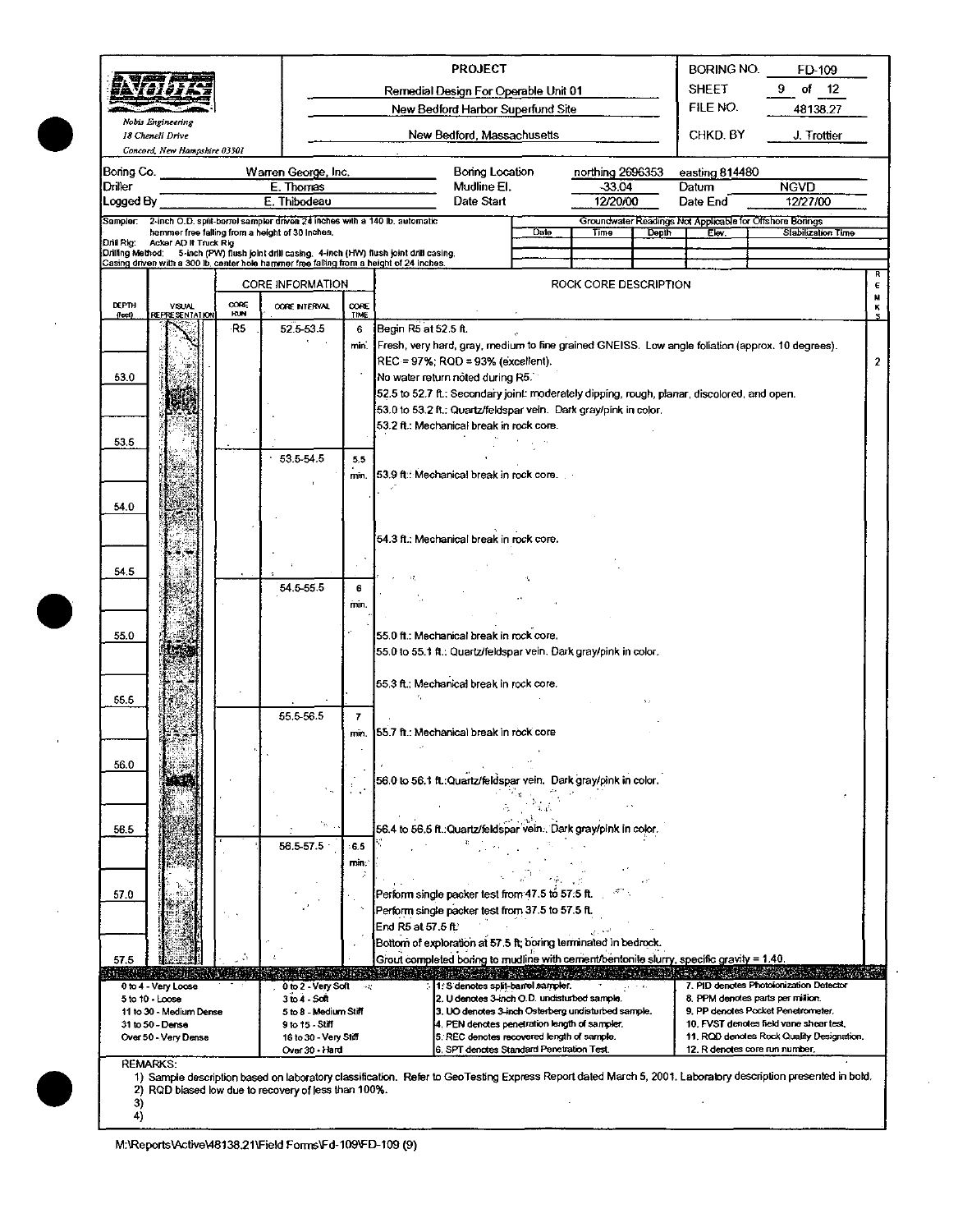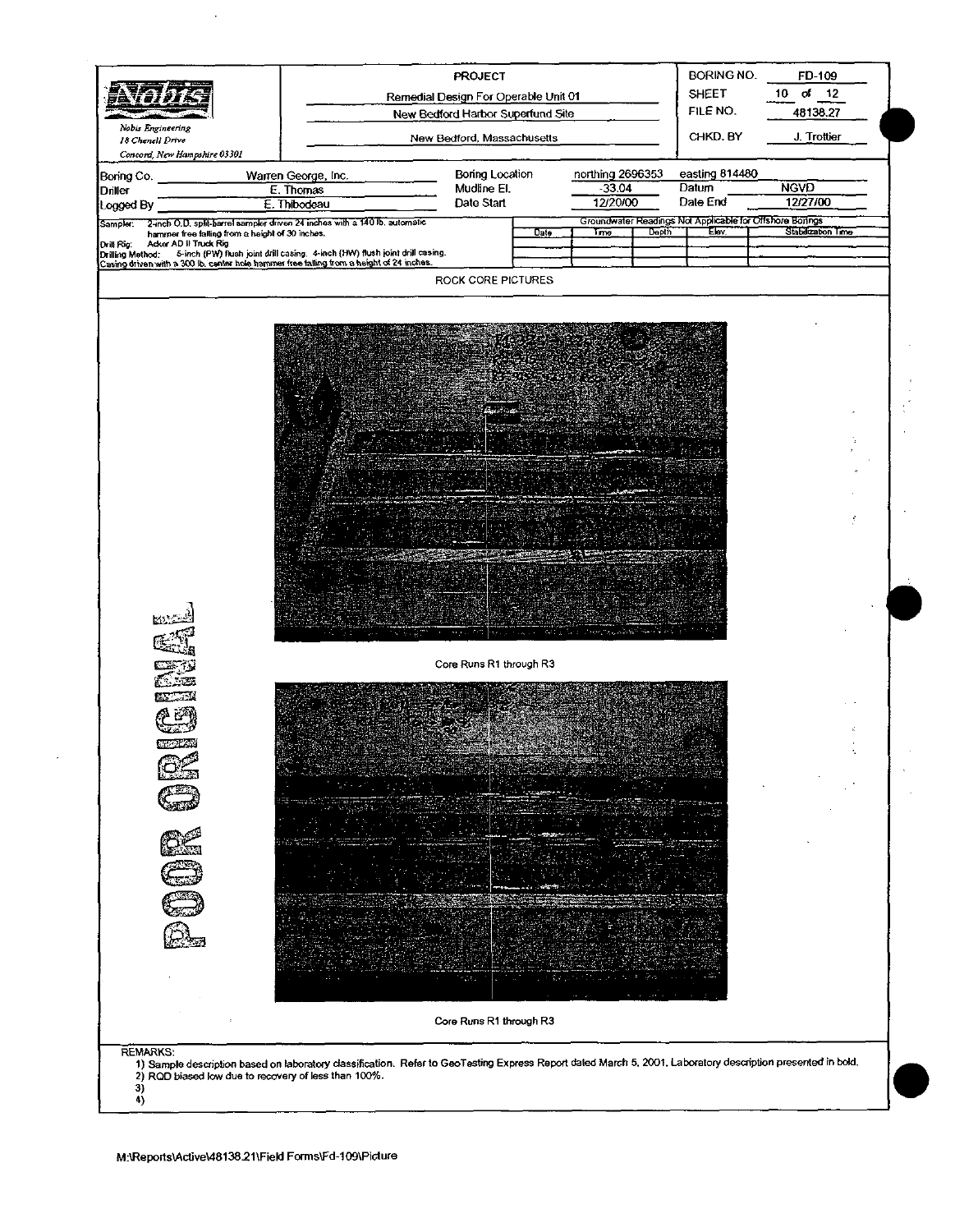